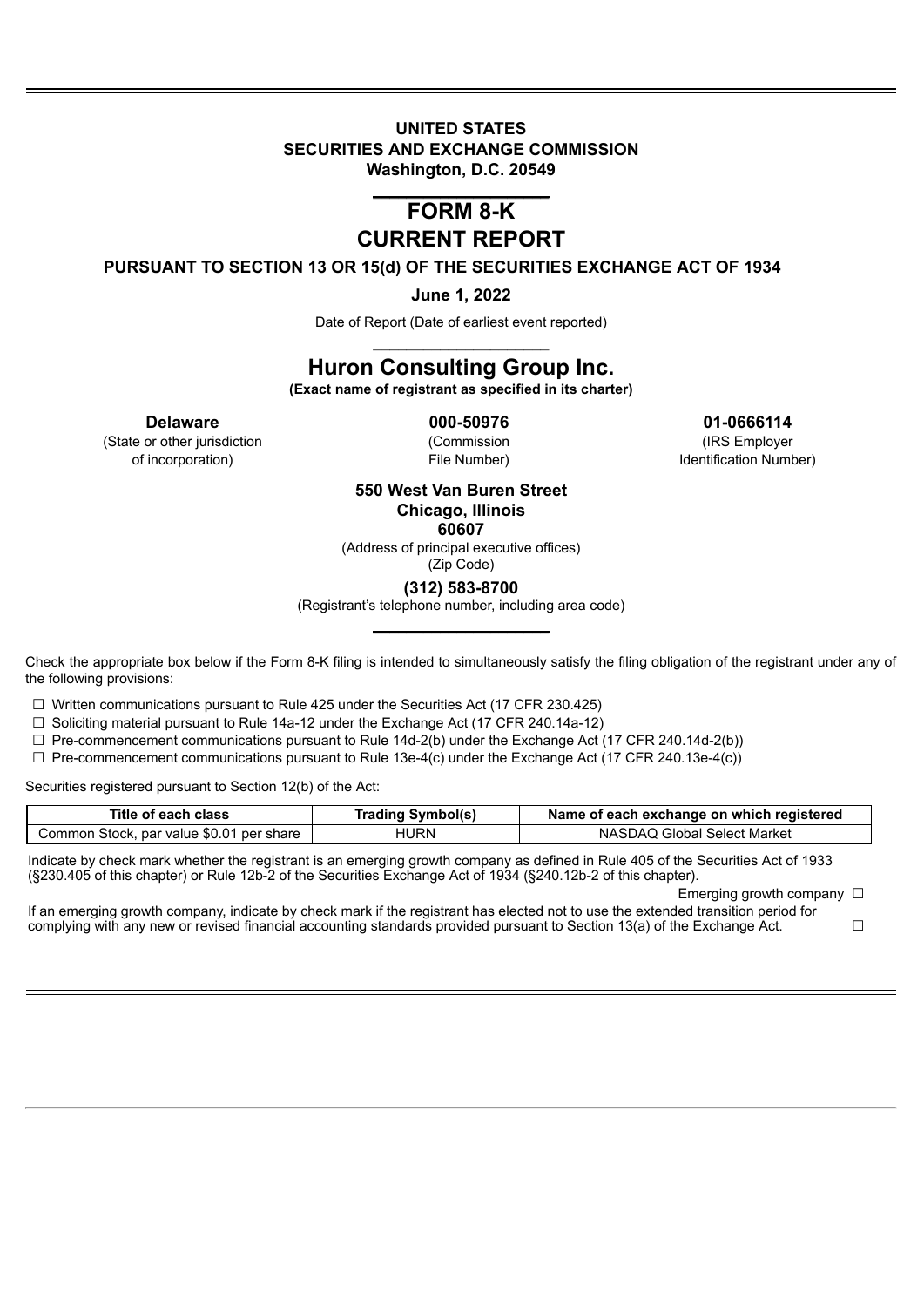#### **Item 5.02. Departure of Directors or Certain Officers; Election of Directors; Appointment of Certain Officers; Compensatory Arrangements of Certain Officers.**

#### Appointment of Certain Officers

On June 1, 2022, Huron Consulting Group Inc. ("Huron" or the "Company") issued a press release announcing that J. Ronald Dail will succeed C. Mark Hussey as Chief Operating Officer effective July 1, 2022. Mr. Hussey will remain President until he becomes Chief Executive Officer ("CEO") and President on January 1, 2023 as part of the companies previously announced CEO transition.

Mr. Dail, age 52, brings over 30 years of management consulting experience and has led Huron's healthcare performance improvement business unit prior to this promotion. Through his leadership, the healthcare performance improvement business unit has delivered meaningful and sustainable results to clients throughout the country. In 2004, Mr. Dail joined Stockamp & Associates ("Stockamp"), which was acquired by Huron in 2008. Prior to joining Stockamp, he worked at Accenture where he specialized in complex program management, strategic planning, systems integration and process improvement initiatives. Mr. Dail holds a Bachelor of Arts in economics from the University of North Carolina at Chapel Hill.

A copy of the press release is furnished as Exhibit 99.1 to this Form 8-K and is incorporated by reference herein.

There is no family relationship existing between Mr. Dail and any executive officer or director of the Company. There have been no transactions, and no transactions are currently proposed, in which the Company was or is to be a participant and in which Mr. Dail or any member of his family had or will have a direct or indirect material interest.

#### Senior Management Agreement for J. Ronald Dail

On June 1, 2022, in connection with the appointment of Mr. Dail as Chief Operating Officer of the Company, the Company entered into a Senior Management Agreement with Mr. Dail, effective July 1, 2022 (the "Dail Agreement"). Mr. Dail's 2022 annual base salary, annual bonus and equity awards as Chief Operating Officer are currently subject to review and approval by the Compensation Committee of the Company's Board of Directors (the "Compensation Committee"). Upon the Compensation Committee's approval, we will file an amendment to this Current Report on Form 8-K to include Mr. Dail's 2022 annual base salary, annual bonus and equity awards.

Set forth below is a brief description of the material terms of the Dail Agreement:

*Term*: Pursuant to the Dail Agreement, Mr. Dail's employment by the Company will continue until such time as either Mr. Dail or the Company terminates his employment pursuant to the terms of the Dail Agreement.

*Base Salary*: The Dail Agreement entitles Mr. Dail to an annual base salary. The amount of such base salary is not specified in the Dail Agreement. The Chief Executive Officer of the Company and the Compensation Committee will review Mr. Dail's compensation annually, based on his performance and the Company's other compensation policies. Mr. Dail's base salary may not be reduced without his consent unless such reduction is part of a comparable overall reduction for members of senior management of the Company.

*Annual Bonus*: Each calendar year, Mr. Dail will be eligible for an annual bonus in an amount determined by the Compensation Committee based on the Company's and Mr. Dail's performance and the Company's compensation policies.

*Equity Awards*: Mr. Dail will generally be eligible to participate in the Company's equity plans, with the amount and terms of any equity awards being in the sole discretion of the Compensation Committee based on the Company's and Mr. Dail's performance and the Company's compensation policies.

*Other Benefits*: Mr. Dail will be eligible to participate in the Company's various health and welfare benefit plans for its similarlysituated key management employees.

*Post-Termination Payments*: If Mr. Dail's employment is terminated by the Company without Cause (as defined in the Dail Agreement) or he resigns for Good Reason (as defined in the Dail Agreement), Mr. Dail will be entitled to: (i) severance pay in an amount equal to the sum of Mr. Dail's annual base salary and the target bonus for the year of termination or resignation; (ii) continuation of medical benefits for twelve (12) months upon the same terms as exist from time to time for active similarlysituated executives of the Company; and (iii) an amount in cash equal to the annual bonus that Mr. Dail would have earned for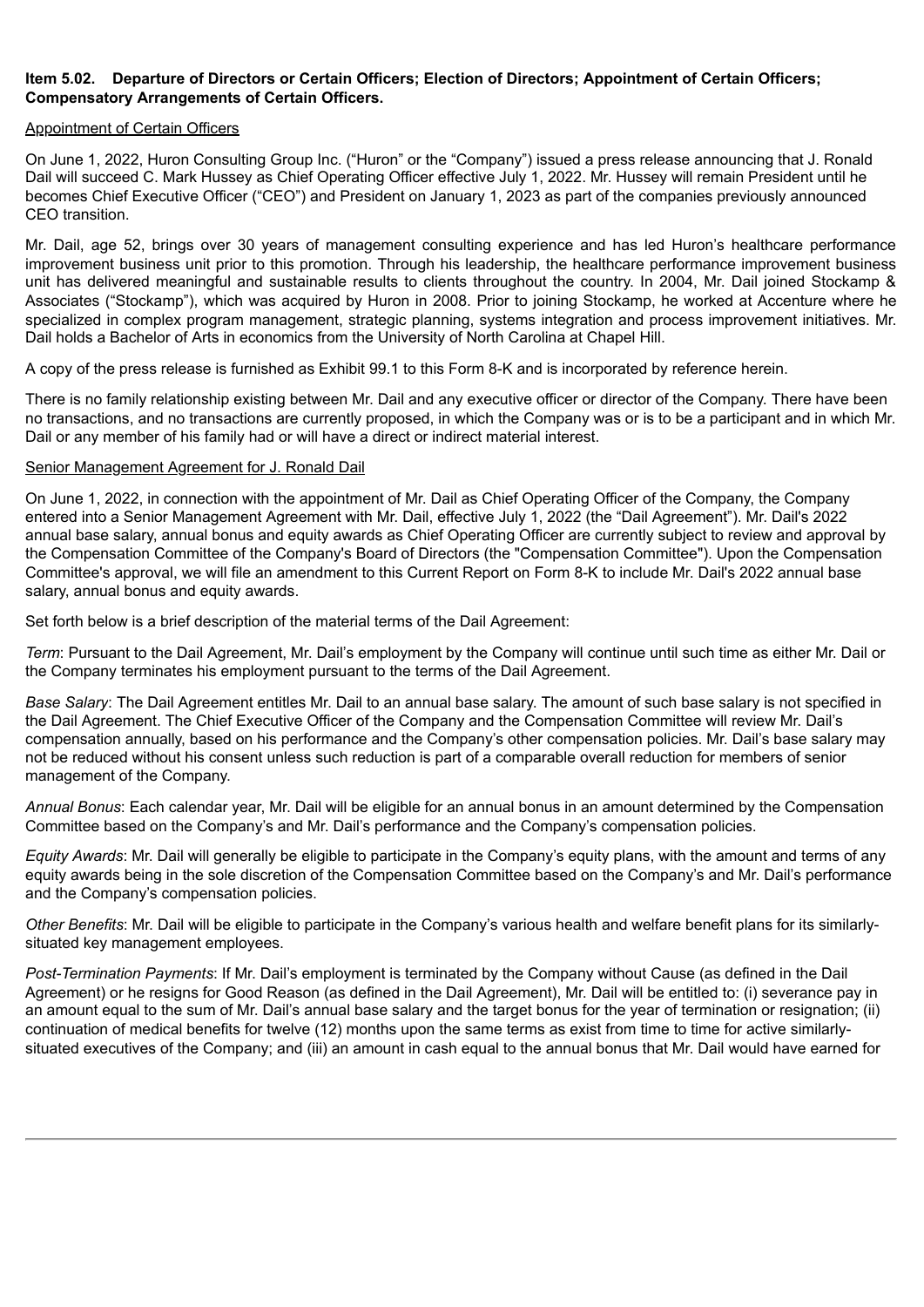the year of termination or resignation had he remained employed for the year in which his termination or resignation occurs based on satisfaction of Company performance targets, prorated for the number of completed days of employment during the year of termination or resignation.

*Death or Permanent Disability:* If Mr. Dail's employment is terminated due to Mr. Dail's death or permanent disability, then Mr. Dail or Mr. Dail's estate will be entitled to (i) payment of Mr. Dail's base salary through the date of termination; (ii) an amount in cash equal to the annual bonus that Mr. Dail would have earned for the year of his death or disability, prorated for the number of completed days of employment during that year; (iii) continuation of medical benefits for Mr. Dail and his eligible dependents upon the same terms as exist immediately prior to the termination of employment for similarly-situated active executives of the Company for the six (6)-month period immediately following the termination of employment; and (iv) full vesting of any outstanding time based equity awards granted to Mr. Dail.

*Change of Control*: If (i) Mr. Dail's employment is terminated by the Company without Cause or if he resigns for a Change of Control Good Reason (as defined in the Dail Agreement), in either case, within two (2) years following a Change of Control (as defined in the Dail Agreement) or (ii) Mr. Dail reasonably demonstrates that his termination by the Company (or an event which, had it occurred after a Change of Control, would have constituted a Change of Control Good Reason) prior to a Change of Control was attributable to, or intended to facilitate, a Change of Control or was at the request of a third party acting to effect a Change of Control, and a Change of Control actually occurs within twelve (12) months of such termination or resignation (each of (i) and (ii), a "Qualifying Termination"), then Mr. Dail will be entitled to: (a) cash equal to one and one-half (1.5) times the sum of his annual base salary and target bonus for the year of termination or resignation; (b) cash equal to the target amount of his annual bonus for the year of termination or resignation, prorated based on the number of days employed in the year of termination or resignation; (c) full vesting of any outstanding equity grants that were awarded at or prior to the time of the Change of Control; and (d) continuation of medical benefits for eighteen (18) months following the date of such termination or resignation upon the same terms as exist for him immediately prior to the termination or resignation date. In addition, in the case of a Qualifying Termination that occurs prior to a Change of Control, Mr. Dail will be provided with a cash payment equal to the difference between (i) the amount of the premium paid by him for continuation of medical benefits under COBRA between the date of the Qualifying Termination and the date of the Change of Control and (ii) the amount of the premium that Mr. Dail would have paid for continuation of medical benefits during such period had his coverage been continued during such period upon the same terms as existed for him immediately prior to the termination or resignation date. The receipt of the benefits described in this paragraph is conditioned on Mr. Dail's compliance with the covenants, warranties, representations and agreements set forth in Dail Agreement, as well as his execution and acceptance of the terms and conditions of a general release in the standard form used by the Company.

The Dail Agreement further provides that if any amount, right or benefit paid or payable to Mr. Dail under the Dail Agreement or any other plan, program or arrangement would constitute an "excess parachute payment" under Section 280G of the Internal Revenue Code of 1986, as amended (the "Code"), subject to the excise tax imposed by Section 4999 of the Code, then the amount of payments payable to Mr. Dail under the Dail Agreement will be reduced to the extent necessary so that no portion of such payments is subject to such excise tax.

The foregoing description of the terms of the Dail Agreement does not purport to be a complete description of the Dail Agreement and is qualified in its entirety by reference to the text of the Dail Agreement, which is attached as Exhibit 10.1 to this Form 8-K and is incorporated by reference into this Item 5.02.

#### **Item 9.01. Financial Statements and Exhibits.**

#### (d) Exhibits

| <b>Exhibit</b><br><b>Number</b> | <b>Exhibit Description</b>                                                                                                                                               |
|---------------------------------|--------------------------------------------------------------------------------------------------------------------------------------------------------------------------|
| 10.1                            | Senior Management Agreement by and between Huron Consulting Group Inc. and James R. Dail Jr.                                                                             |
| 99.1                            | <u>Press release, dated June 1, 2022</u>                                                                                                                                 |
| 101.INS                         | Inline XBRL Instance Document - the instance document does not appear in the Interactive Data File because its<br>XBRL tags are embedded within the Inline XBRL document |
| 101.SCH                         | Inline XBRL Taxonomy Extension Schema Document                                                                                                                           |
| 101.CAL                         | Inline XBRL Taxonomy Extension Calculation Linkbase Document                                                                                                             |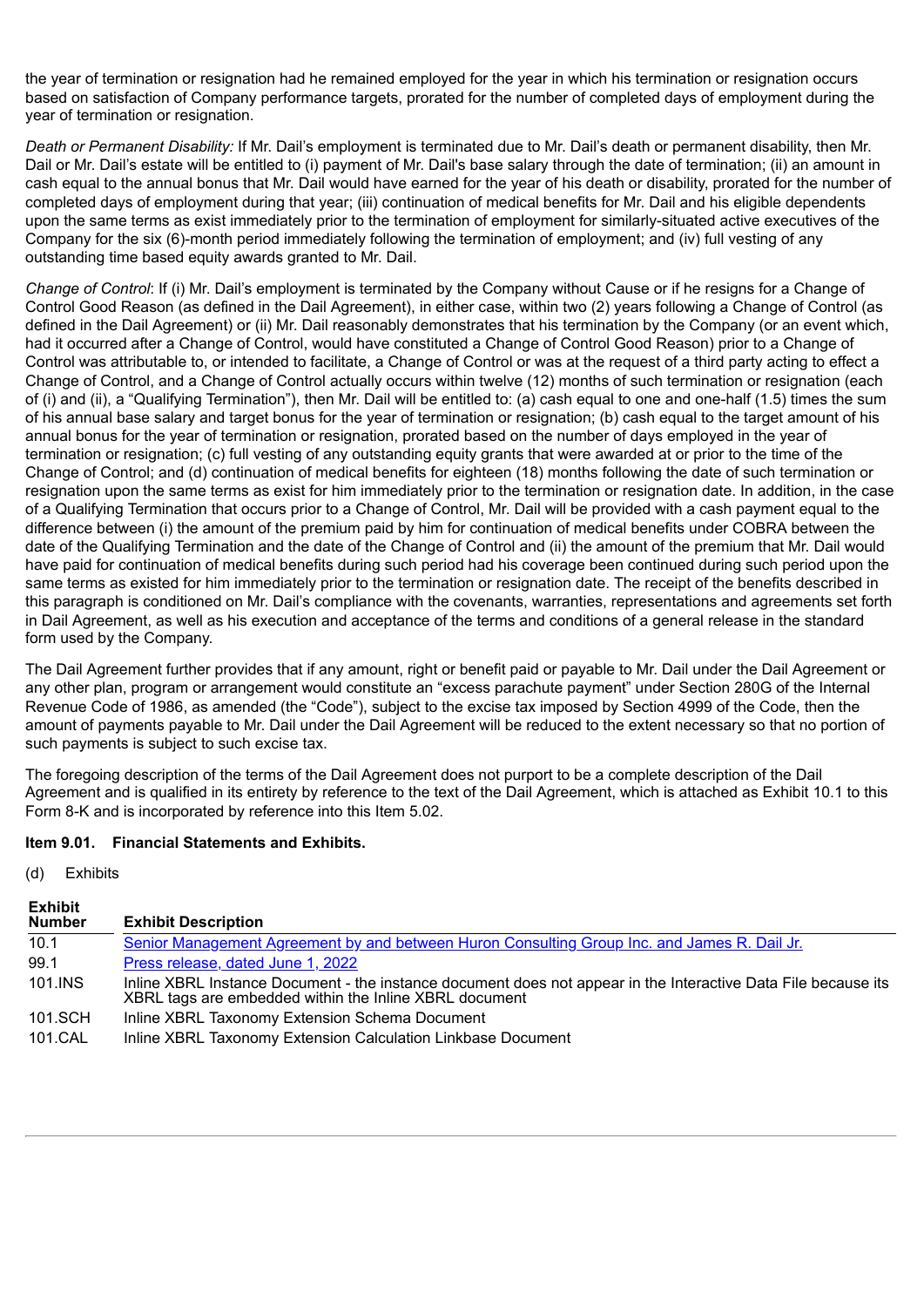| 101.LAB | Inline XBRL Taxonomy Extension Label Linkbase Document |
|---------|--------------------------------------------------------|
|         |                                                        |

- 101.PRE Inline XBRL Taxonomy Extension Presentation Linkbase Document
- 101.DEF Inline XBRL Taxonomy Extension Definition Linkbase Document

104 Cover Page Interactive Data File (formatted as inline XBRL and contained in Exhibit 101)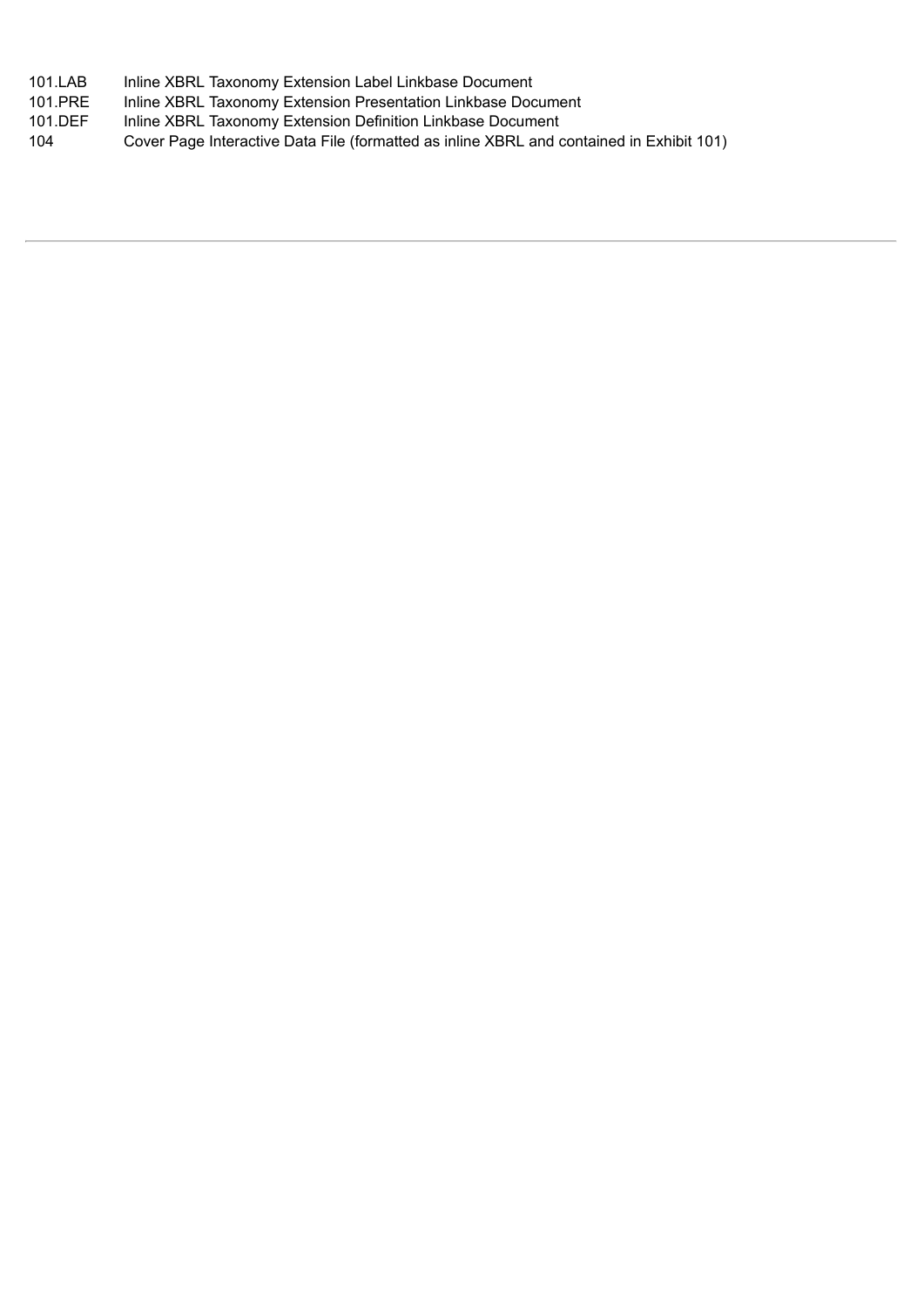#### **SIGNATURE**

Pursuant to the requirements of the Securities Exchange Act of 1934, the registrant has duly caused this report to be signed on its behalf by the undersigned hereunto duly authorized.

> Huron Consulting Group Inc. (Registrant)

Date: June 7, 2022 /s/ JOHN D. KELLY

John D. Kelly Executive Vice President, Chief Financial Officer and **Treasurer**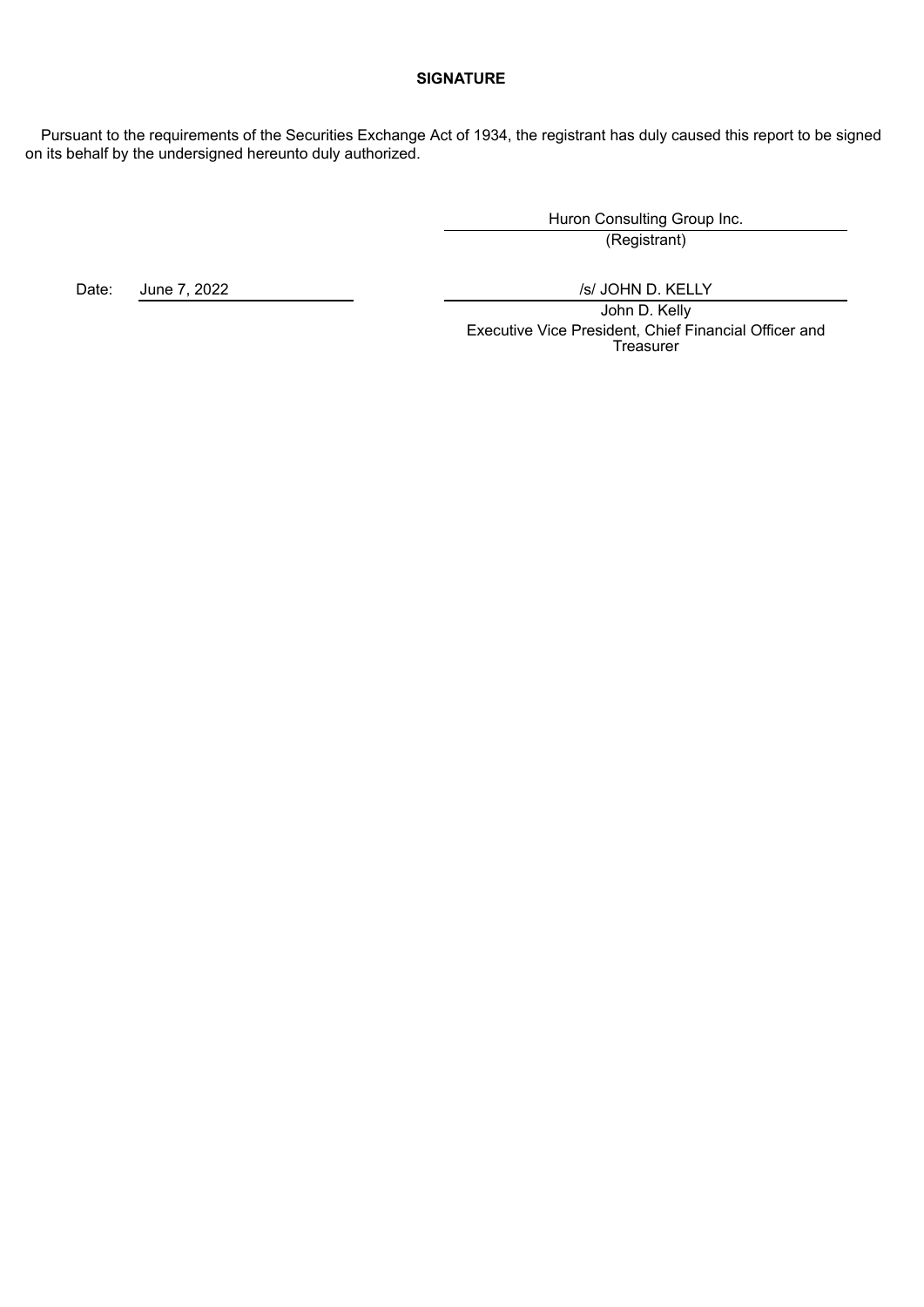<span id="page-5-0"></span>**SENIOR MANAGEMENT AGREEMENT**

**BY AND BETWEEN**

**HURON CONSULTING GROUP INC.**

**AND**

**JAMES R. DAIL JR.**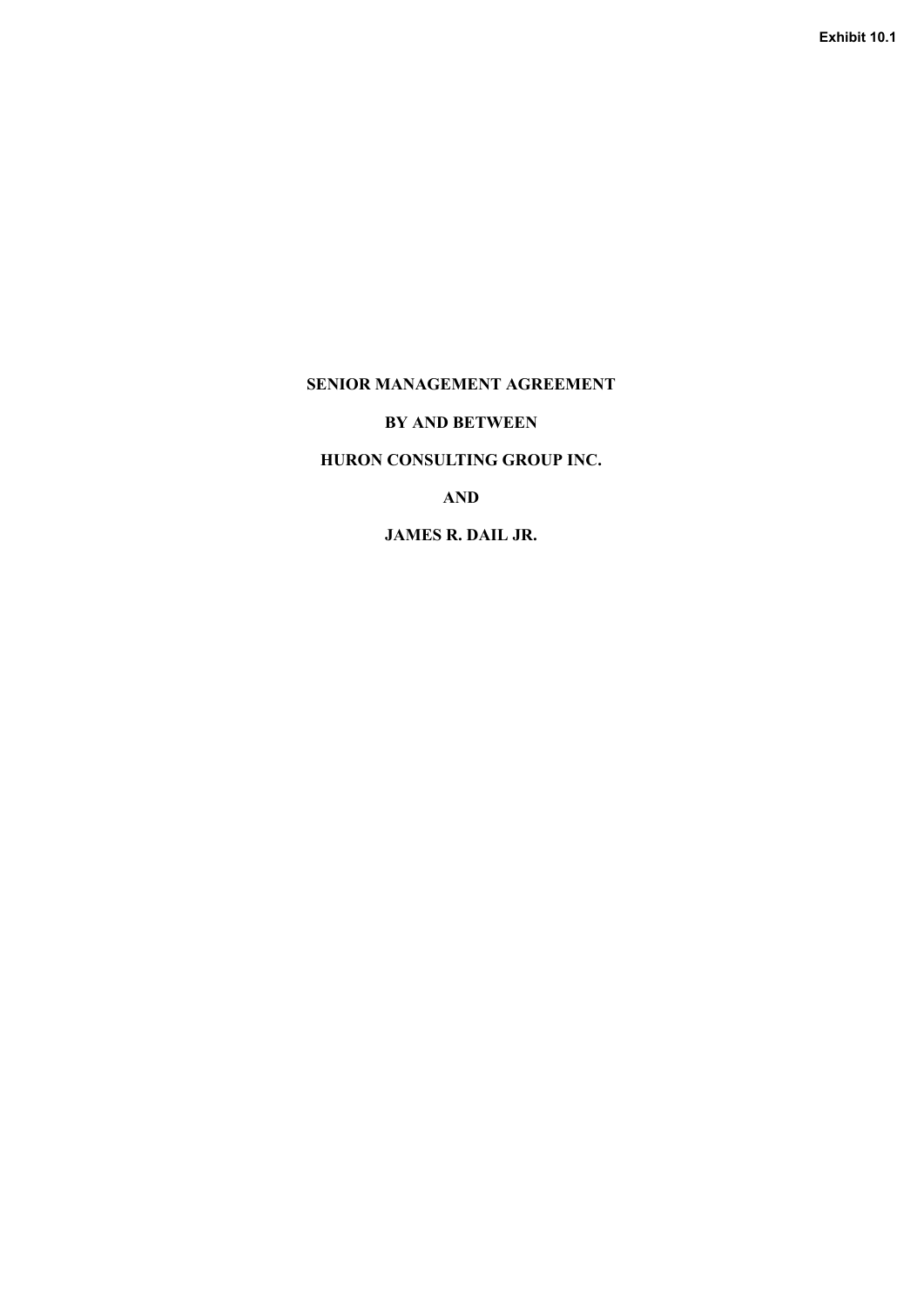#### **SENIOR MANAGEMENT AGREEMENT**

SENIOR MANAGEMENT AGREEMENT (the "**Agreement**"), effective as of July 1, 2022 (the "Effective Date"), by and between Huron Consulting Group Inc., a Delaware corporation ("**Huron**"), and James R. Dail Jr. ("**Executive**").

#### **PRELIMINARY RECITALS**

WHEREAS, Huron and its affiliates are engaged in the business of providing diversified business consulting services (the "Business"). For purposes of this Agreement (except where the context contemplates otherwise), the term the "Company" shall include Huron, its subsidiaries and assignees and any successors in interest of the Company and its subsidiaries;

WHEREAS, the Company currently employs Executive in the role of Managing Director and desires to continue to employ Executive from and after the Effective Date in the role of Executive Vice President, Chief Operating Officer, and Executive desires to continue to be so employed by the Company, as set forth herein;

NOW, THEREFORE, in consideration of the premises, the mutual covenants of the parties hereinafter set forth and other good and valuable consideration, the receipt and sufficiency of which are hereby acknowledged, the parties hereto hereby agree as follows:

#### 1. Employment.

1.1 Title and Duties. The Company agrees to continue to employ Executive, and Executive agrees to accept such continuing employment with the Company, as Executive Vice President, Chief Operating Officer for the Employment Period, in accordance with the terms and conditions of this Agreement. During the Employment Period, Executive shall have such responsibilities, duties and authorities as are customarily assigned to such position and shall render such services or act in such capacity for the Company and its affiliates, as Huron's Chief Executive Officer (the "**CEO**") shall from time to time direct. Executive shall perform the duties and carry out the responsibilities assigned to Executive, to the best of Executive's ability, in a trustworthy and businesslike manner for the purpose of advancing the business of the Company and its affiliates. Executive shall engage in travel as reasonably required in the performance of Executive's duties. Executive acknowledges that Executive's duties and responsibilities hereunder will require Executive's full business time and effort and agrees that, during the Employment Period, Executive will not engage in any other business activity or have any business pursuits or interests which materially interfere or conflict with the performance of Executive's duties hereunder; provided that Executive may, with the approval of the CEO or his designee, serve on the board of other corporations or charitable organizations and engage in charitable activities, community affairs, and teaching.

1.2 Employment Period. The employment of Executive under this Agreement shall continue, unless one of the parties shall deliver to the other sixty (60) days' advance written notice of the cessation of Executive's employment (the "**Employment Period**"). Notwithstanding anything to the contrary contained herein, the Employment Period is subject to termination pursuant to this **Section 1.2** and **Sections 1.3, 1.4** and **1.5**.

1.3 Termination Upon Death. If Executive dies during the Employment Period, Executive's employment shall automatically terminate on the date of Executive's death.

#### 1.4 Termination by the Company.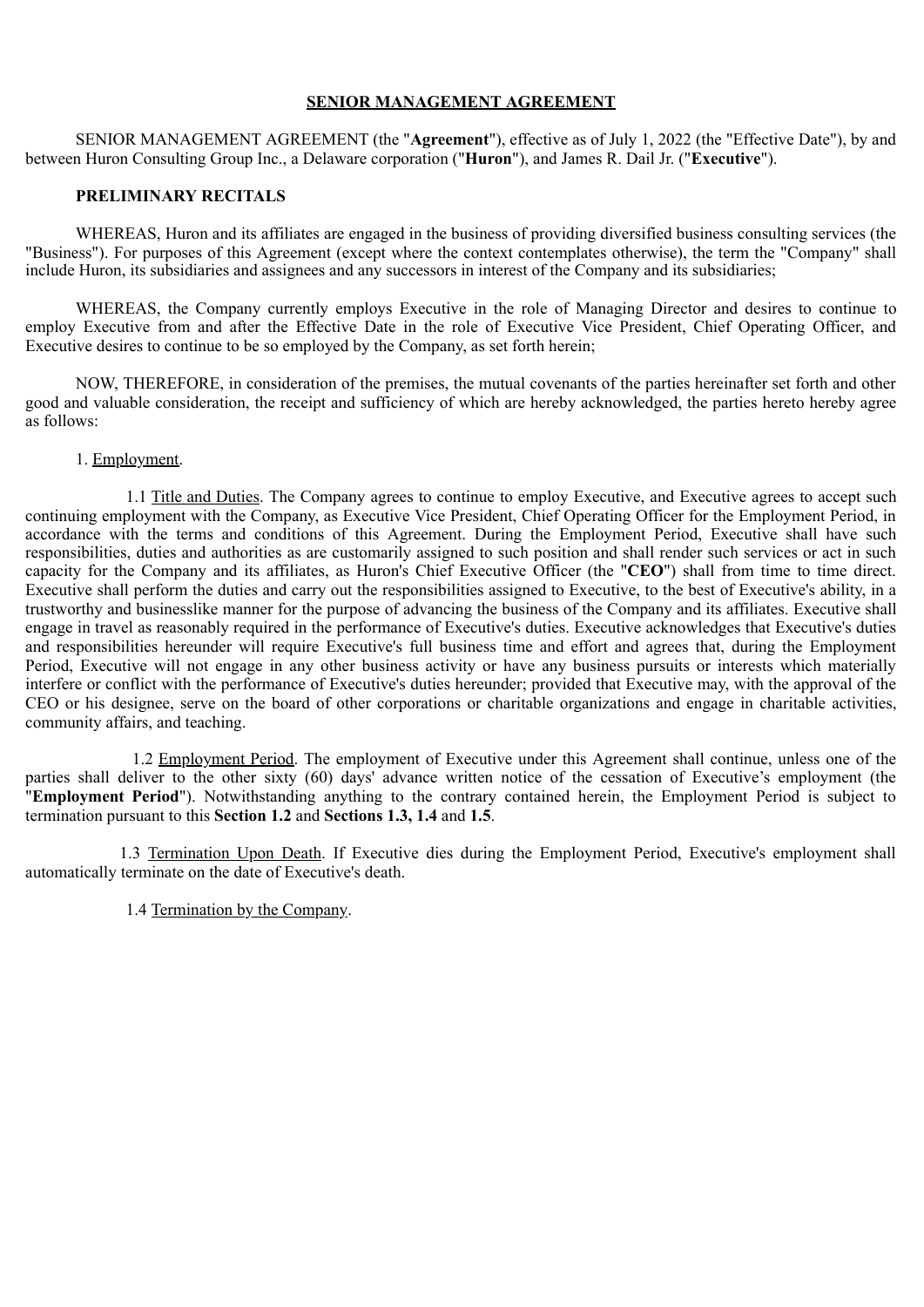(a) The Company may terminate Executive's employment hereunder upon written notice to Executive as described in **Section 10.5**. Such termination shall be effective upon the date notice of such termination is given pursuant to **Section 10.5** unless such notice shall otherwise provide.

(b) For purpose of this Agreement, "**Cause**" means the occurrence of any of the following events, as determined in the reasonable good faith judgment of the CEO:

(i) the failure of Executive to perform Executive's material duties (unless such failure relates to any disability, sickness or injury of Executive) which failure continues for twenty (20) days after the Company has given written notice to Executive specifying in reasonable detail the manner in which Executive has failed to perform such duties and affording opportunity to cure;

(ii) commission by Executive of an act or omission (A) constituting (x) a felony, (y) dishonesty with respect to the Company or (z) fraud, or (B) that (x) could reasonably be expected to adversely and materially affect the Company's business or reputation, or (y) involves moral turpitude;

(iii) the breach, non-performance or non-observance of any of the material terms of this Agreement (other than a breach, non-performance or nonobservance described in clause (i) of this **Section 1.4(b)**), or any other agreement to which Executive and the Company are parties, by Executive, if such breach, non-performance or non-observance shall continue beyond a period of twenty (20) days immediately after written notice thereof given by the Company to Executive; or

(iv) any breach, non-performance or non-observance of any of **Sections 6.2, 6.3, or 6.4** of this Agreement; provided that if such conduct occurs while Executive is employed hereunder, the Company shall allow Executive an opportunity for a hearing before Huron's Board of Directors (the "**Board**") prior to any termination of Executive for Cause.

(c) Executive shall be deemed to have a "**Permanent Disability**" for purposes of this Agreement if Executive is eligible to receive benefits under the Company's long-term disability plan then covering Executive.

1.5 Termination by Executive. Except as otherwise provided herein, Executive shall give sixty (60) days' notice to the Company prior to the effectiveness of any resignation of Executive's employment with the Company. Executive's termination of employment shall be deemed to be on account of "Good Reason" if (a)(i) Executive gives notice to the Company that the Company has materially failed to comply with any material term of this Agreement, or (ii) the Company materially reduces Executive's base salary or benefits coverage, provided that such reduction is without Executive's consent, is not warranted by the Company's financial condition, and is not a change that applies uniformly to similarly-situated Company executives, (b) the Company does not rescind (or otherwise cure) such event or condition within the sixty (60) day period following the occurrence of such event or, if applicable, the date of the notice from Executive to the Company, and (c) Executive resigns his employment within thirty (30) days after the end of such sixty (60) day cure period. Any notice from Executive to the Company under Section 1.5(a)(i) or (ii) shall be provided within thirty (30) days after Executive first has knowledge of the applicable event or condition.

#### 2. Compensation.

2.1 Base Salary. As consideration for the services of Executive hereunder, the Company shall pay Executive an annual base salary (the "**Base Salary**"), payable in accordance with the Company's customary payroll practices as in effect from time to time. The CEO shall perform an annual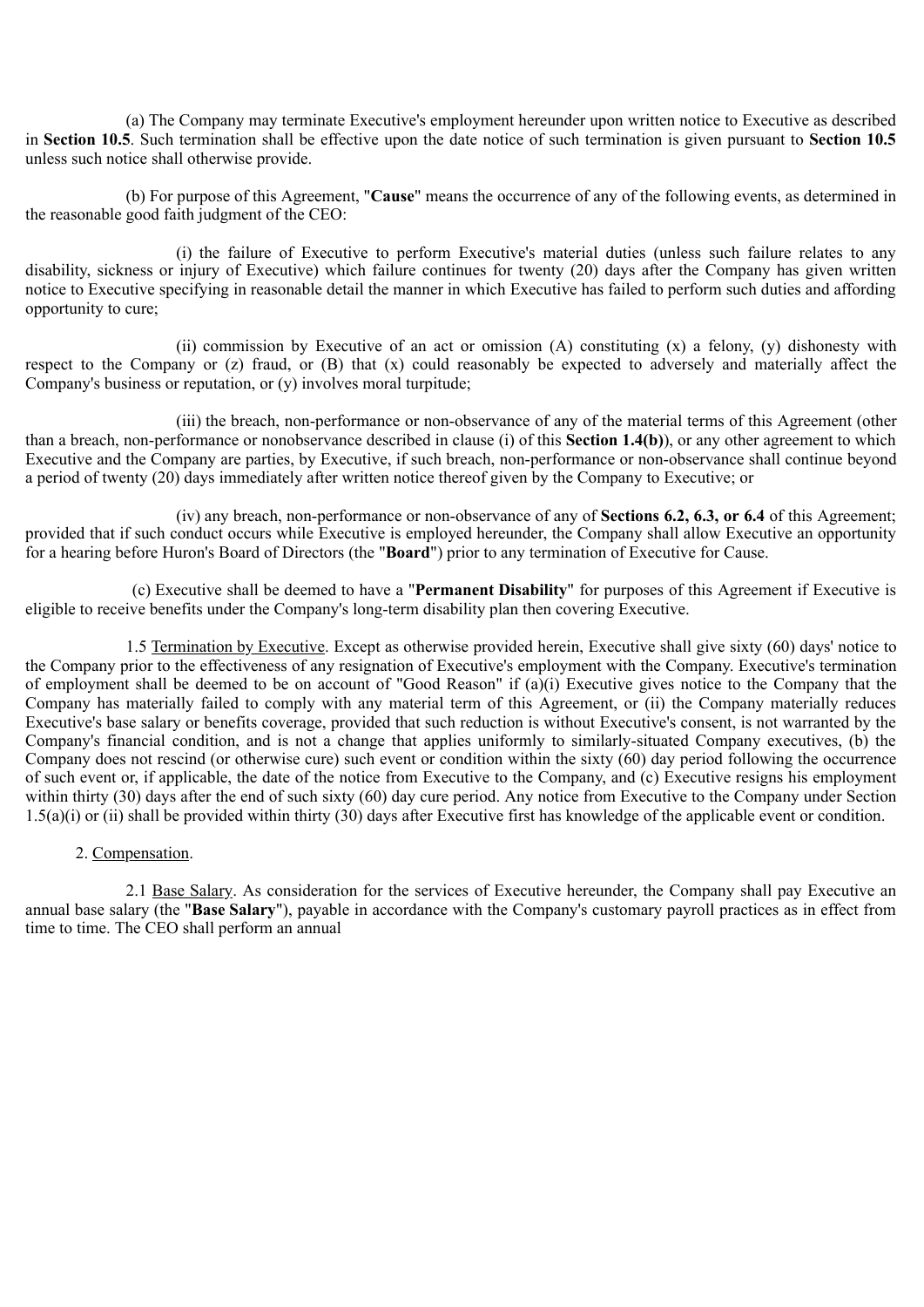review of Executive's compensation based on Executive's performance of Executive's duties and the Company's other compensation policies, provided that Executive's Base Salary shall not be reduced without Executive's consent unless such reduction is part of a comparable overall reduction for members of senior management. The term Base Salary shall include any changes to the Base Salary from time to time.

2.2 Bonus Programs. For each calendar year, Executive shall be eligible for an annual bonus in an amount determined by the Compensation Committee of the Board (the "Compensation Committee") based on Executive's performance of Executive's duties and the Company's other compensation policies (the "**Annual Bonus**"). The actual Annual Bonus paid will be based on Company and Executive performance. Except as otherwise described in this Agreement, Executive's right to any bonus payable pursuant to this **Section 2.2** shall be contingent upon Executive being employed by the Company on the date the Annual Bonus is generally paid to executives of the Company.

3. Equity Awards. Executive shall generally be eligible to participate in Huron's equity plans from time to time, with the amount of any equity awards, and the terms and conditions under which they are granted being in the sole discretion of the Compensation Committee based on Executive's performance of Executive's duties and the Company's other compensation policies. Such equity awards shall be subject to the terms of the applicable equity incentive plan of the Company and granting agreement.

#### 4. Benefits and Expenses.

4.1 Benefits. During the Employment Period, Executive shall be eligible to participate in the various health and welfare benefit plans maintained by the Company for its similarly-situated key management employees from time to time, including but not limited to paid vacation, medical and dental insurance, and disability and life insurance at levels as are provided from time to time to similarly-situated executives of the Company.

4.2 Business Expenses. During the Employment Period, the Company shall reimburse Executive for all ordinary, necessary and reasonable travel and other business expenses incurred by Executive in connection with the performance of Executive's duties hereunder, in accordance with the Company policy. Such reimbursement shall be made upon presentation of itemized expense statements and such other supporting documentation as the Company may reasonably require. To the extent that any such reimbursements are taxable to Executive **("Taxable Reimbursements"),** such reimbursements shall be paid to Executive only if (a) the expenses are incurred and reimbursable pursuant to a reimbursement plan that provides an objectively determinable nondiscretionary definition of the expenses that are eligible for reimbursement and (b) the expenses are incurred during the Employment Period. With respect to any Taxable Reimbursements, the amount of the expenses that are eligible for reimbursement during one calendar year may not affect the amount of reimbursements to be provided in any subsequent calendar year, the reimbursement of an eligible expense shall be made on or before the last day of the calendar year following the calendar year in which the expense was incurred, and the right to reimbursement of the expenses shall not be subject to liquidation or exchange for any other benefit.

#### 5. Compensation After Termination.

5.1 Termination For Cause; Resignation Without Good Reason. If, Executive's employment is terminated by the Company for Cause or if Executive resigns his employment other than for Good Reason during the Employment Period then, except as required by law, the Company shall have no further obligations to Executive (except payment of the Base Salary accrued through the date of said termination), and the Company shall continue to have all other rights available hereunder (including, without limitation, all rights under the Restrictive Covenants at law or in equity).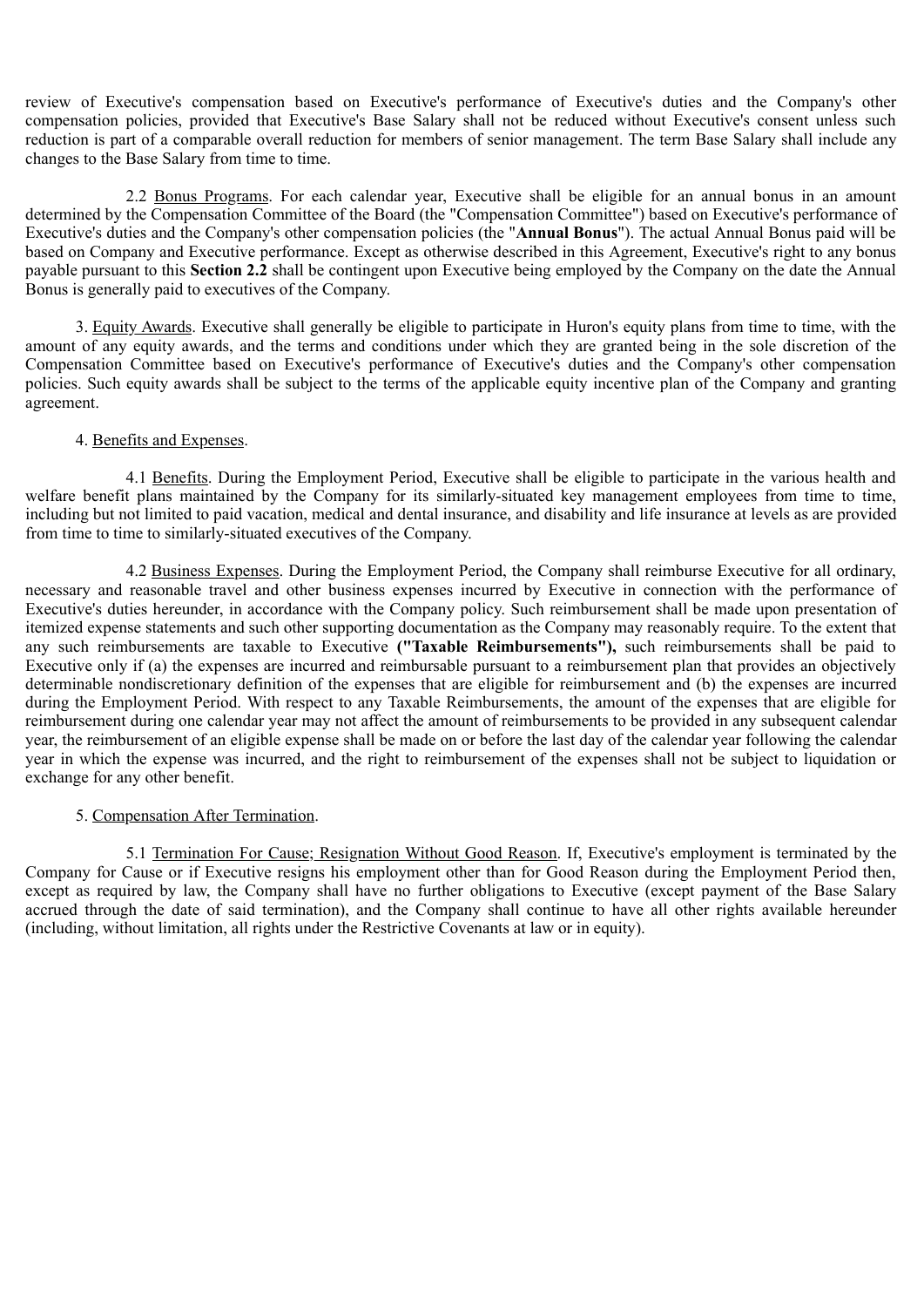#### 5.2 Termination Without Cause; Resignation For Good Reason.

(a) If, Executive's employment is terminated by the Company without Cause or Executive resigns for Good Reason, then, subject to the terms and conditions of this Agreement, Executive shall be entitled to receive the following amounts and benefits:

(i) an amount in cash equal to one (1) times the sum of Executive's annual Base Salary and Target Bonus for the year of termination or resignation ("Severance Pay") payable to Executive in one lump sum within sixty (60) days following Executive's termination of employment;

(ii) Continuation of medical benefits for twelve (12) months upon the same terms as exist from time to time for active similarly-situated executives of the Company, which benefits shall be considered part of, and not in addition to, any coverage required under COBRA; and

(iii) An amount in cash equal to the Annual Bonus that Executive would have earned for the year of termination or resignation had he remained employed for the year in which his termination or resignation occurs based on satisfaction of Company performance targets, multiplied by a fraction, the numerator of which is the number of completed days of employment by Executive (including the date of termination or resignation) during the year of termination or resignation and the denominator of which is 365, which amount will be paid to Executive at the same time that the annual bonus is otherwise payable to the Company's executives in accordance with the annual bonus plan.

(b) The Company shall have no other obligations under this Agreement or otherwise for periods from and after Executive's employment termination date (except payment of the Base Salary accrued through the date of said termination), and the Company shall continue to have all other rights available hereunder (including, without limitation, all rights under the Restrictive Covenants at law or in equity).

5.3 Termination Due To Death, Permanent Disability. If Executive's employment is terminated due to Executive's Permanent Disability or if Executive dies during the Employment Period, then subject to the terms and conditions of this Agreement, (a) Executive or Executive's estate, as the case may be, shall be entitled to receive, in addition to any amounts Executive may be entitled to receive under the Company's long-term disability plan or other benefit plans, payment of Base Salary through the date of termination, and (b) Executive and/or Executive's eligible dependents shall receive continuation of medical benefits upon the same terms as exist immediately prior to the termination of employment for similarly-situated active executives of the Company for the six (6)-month period immediately following the termination of employment (which benefits shall be considered part of, and not in addition to, any coverage required under COBRA). The Company shall have no other obligations under this Section 5.3 or otherwise with respect to Executive's employment from and after the termination date, and the Company shall continue to have all other rights available hereunder (including, without limitation, all rights under the Restrictive Covenants at law or in equity). Subject to the terms and conditions of this Agreement, Executive or Executive's estate shall also be entitled to receive the following amounts and benefits:

(a) An amount in cash equal to the then-prevailing target amount of Executive's Annual Bonus ("**Target Bonus**") for the year of death or disability multiplied by a fraction, the numerator of which is the number of completed days of employment by Executive (including the date of termination or resignation) during the year of termination or resignation and the denominator of which is 365, which amount will be paid to Executive or Executive's estate at the same time that the annual bonus is otherwise payable to the Company's executives in accordance with the annual bonus plan.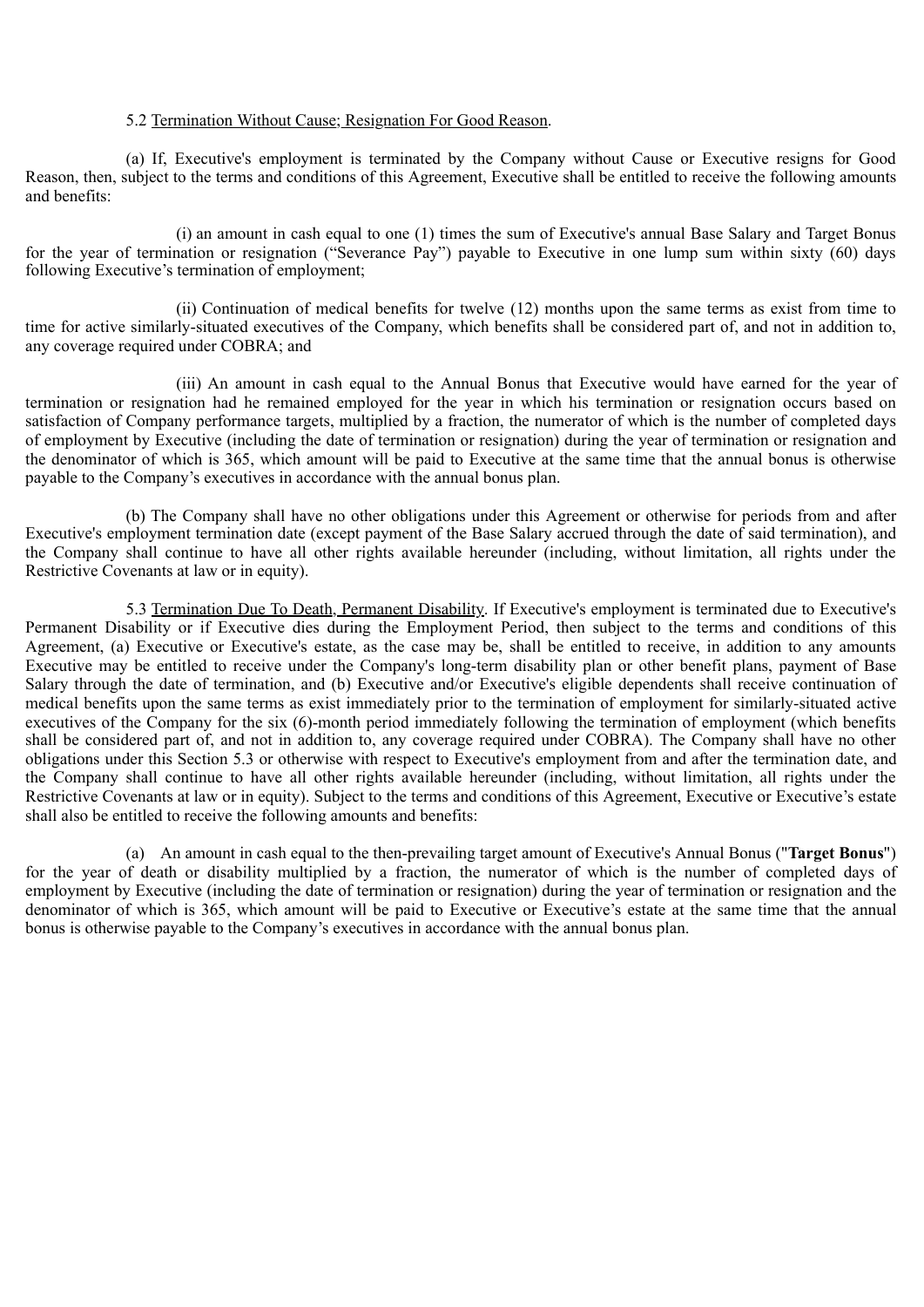(b) Full vesting of any outstanding time-based equity awards granted to Executive, notwithstanding anything to the contrary that may be delineated in any equity plan or equity award agreement. Performance based equity will be treated in accordance with the applicable performance share equity agreement then in effect

#### 5.4 This Section Intentionally Left Blank

#### 5.5 Change of Control.

(a) The provisions of **Sections 5.2** and **5.3** hereof to the contrary notwithstanding but subject to the other terms and conditions of this Agreement, if (i) Executive is terminated by the Company without Cause or Executive resigns his employment for CoC Good Reason (defined below) in either case during the period commencing on a Change of Control (defined below) and ending on the second anniversary of the Change of Control (such two year period being the "**Protection Period**" hereunder), or (ii) Executive reasonably demonstrates that the Company's termination of Executive's employment (or an event which, had it occurred following a Change of Control, would have constituted CoC Good Reason) prior to a Change of Control was attributable to or intended to facilitate a Change of Control or was at the request of or instigation of a third party who was taking steps reasonably calculated to effect a Change of Control (or otherwise in contemplation of a Change of Control) and a Change of Control actually occurs within twelve (12) months of such termination or resignation of Executive (a "**Qualifying Termination**"), then, subject to the terms and conditions of this Agreement, Executive shall be entitled to receive the following payments and benefits:

(i) an amount in cash equal to one and one-half (1.5) times the sum of Executive's annual Base Salary and Target Bonus for the year of termination or resignation;

(ii) an amount in cash equal to the then-prevailing target amount of Executive's Annual Bonus ("**Target Bonus**") for the year of termination or resignation multiplied by a fraction, the numerator of which is the number of completed days of employment by Executive (including the date of termination or resignation) during the year of termination or resignation and the denominator of which is 365, which amount will be paid to Executive at the same time that the annual bonus is otherwise payable to the Company's executives in accordance with the annual bonus plan;

(iii) anything set forth in any equity plan, equity award or any other provision of this Agreement between the Company and Executive to the contrary notwithstanding, all of Executive's outstanding equity grants that were awarded at or prior to the time of the Change of Control shall fully vest upon the occurrence of a Qualifying Termination; and

(iv) continuation of medical benefits eighteen (18) months from the date of such termination or resignation upon the same terms as exist for Executive immediately prior to the termination or resignation date (which benefits shall be considered part of, and not in addition to, any coverage required under COBRA).

Following any termination or resignation of Executive's employment pursuant to this **Section 5.5**, the Company shall continue to have all other rights available hereunder (including, without limitation, all rights under the Restrictive Covenants and any restrictive covenants set forth in any plan, award and agreement applicable to Executive, at law or in equity). Subject to Executive's execution of the Release described in **Section 5.6**, the payments described in clauses (i) and (ii) ("**Change of Control Severance Pay**") shall be paid in a lump sum within sixty (60) days following Executive's termination or resignation of employment or at the time described in **Section 5.5(ii)** with respect to the Target Bonus (or, in the case of a Qualifying Termination that occurs prior to the Change of Control, within sixty (60) days following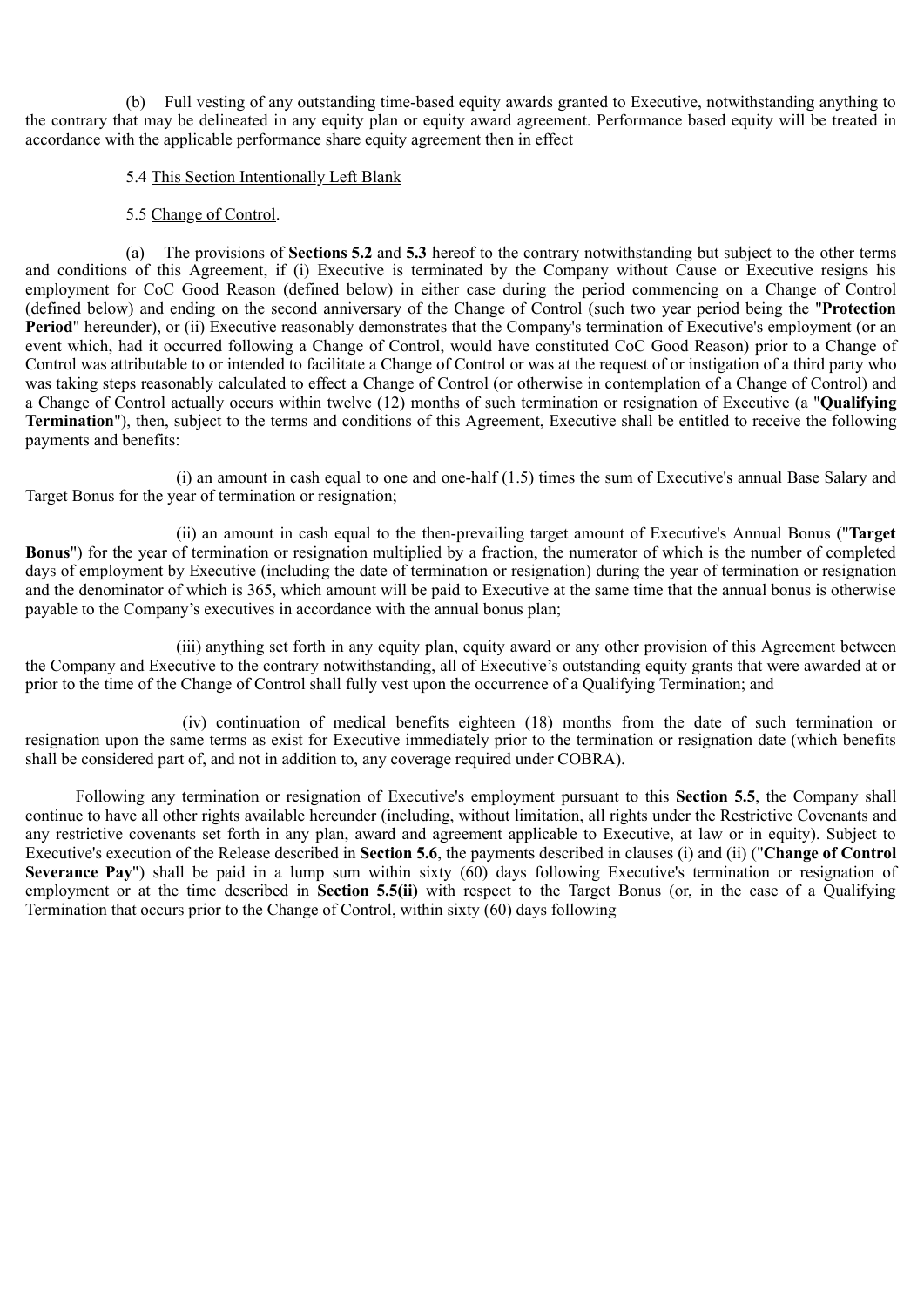the Change of Control). If the Qualifying Termination occurs prior to a Change of Control, in addition to the benefits described in clause (iv) of this **Section 5.5(a)**, Executive shall be paid a lump sum cash payment equal to the difference between (I) the applicable premium paid by Executive for continuation of medical benefits under COBRA from the date of the Qualifying Termination through the date of the Change of Control (the "**Pre-CoC Coverage Period**") and (II) the amount of the applicable premium that would have been paid by Executive for continuation of medical benefits during the Pre-CoC Coverage Period had the provisions of **Section 5.5(a)(iv)** been given effect from the date of the Qualifying Termination, which payment shall be made in a lump sum within sixty (60) days following the Change of Control. If (and to the extent) that the benefits provided pursuant to **Section 5.5(a)(iv)** are taxable to Executive and are subject to Section 409A of the Internal Revenue Code of 1986, as amended (the "**Code**"), the amount of the expenses that are eligible for reimbursement during one calendar year may not affect the amount of reimbursements to be provided in any subsequent calendar year, the reimbursement of an eligible expense shall be made on or before the last day of the calendar year following the calendar year in which the expense was incurred, and the right to reimbursement of the expenses shall not be subject to liquidation or exchange for any other benefit.

(b) Payments and benefits under **Section 5.5(a)** shall not be subject to mitigation or offset, except that medical benefits may be offset by comparable benefits obtained by Executive in connection with subsequent employment. Nothing in this **Section 5.5** is intended to result in duplication of benefits provided by other provisions of this Agreement.

(c) The Change of Control Severance Pay shall be in lieu of the Severance Pay otherwise for a termination under **Section 5.2** of this Agreement and any other plan or agreement of the Company, whether adopted before or after the date hereof, which provides severance payments or benefits. For the avoidance of doubt, Executive shall not be entitled to payments and benefits under both this **Section 5.5** and any other provision of this **Section 5** as the result of his termination of employment.

(d) If it is determined that any amount, right or benefit paid or payable (or otherwise provided or to be provided) to Executive by the Company or any of its affiliates under this Agreement or any other plan, program or arrangement under which Executive participates or is a party (collectively, the "**Payments**"), would constitute an "excess parachute payment" within the meaning of Section 280G of the Code, subject to the excise tax imposed by Section 4999 of the Code, as amended from time to time (the "**Excise Tax**"), then the amount of the Payments payable to Executive under this Agreement shall be reduced (a "**Reduction**") to the extent necessary so that no portion of such Payments payable to Executive is subject to the Excise Tax.

All determinations required to be made under this **Section 5.5(d)** and the assumptions to be utilized in arriving at such determination, shall be made by an independent, nationally recognized accounting firm mutually acceptable to the Company and Executive (the "**Auditor**"); provided that in the event a Reduction is required, Executive may determine which Payments shall be reduced in order to comply with the provisions of **Section 5.5(de)**; provided, however that Executive may not determine such order with respect to any payments that are subject to Section 409A of the Code. The Auditor shall promptly provide detailed supporting calculations to both the Company and Executive following any determination that a Reduction is necessary. All fees and expenses of the Auditor shall be paid by the Company. All determinations made by the Auditor shall be binding upon the Company and Executive.

(e) For purposes of this Agreement, the term "Change of Control" shall be deemed to have occurred upon the first to occur of the following events:

(i) any Person becomes the Beneficial Owner, directly or indirectly, of common stock or voting securities of Huron (not including in the amounts beneficially owned by such Person any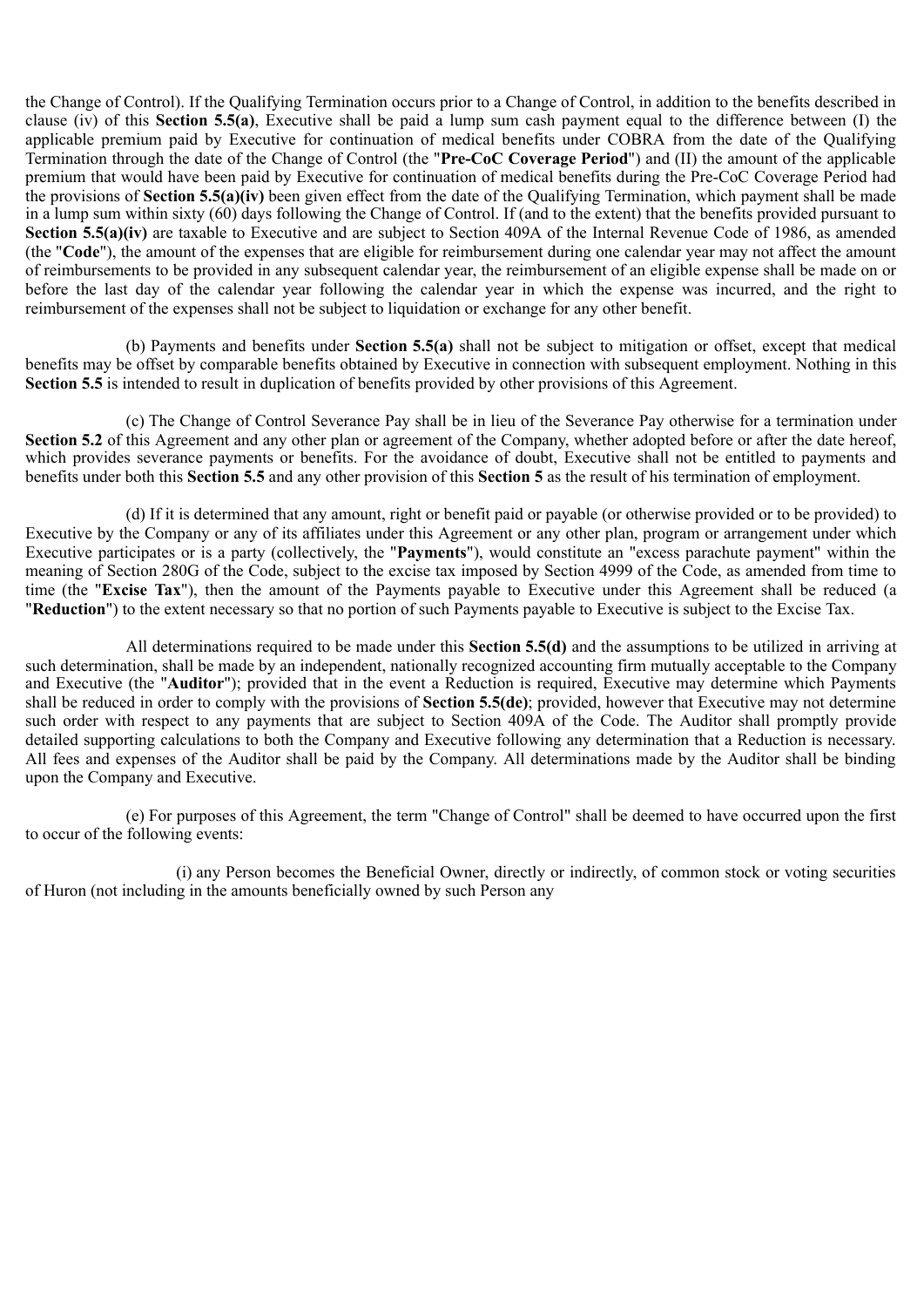common stock or voting securities acquired directly from Huron or its Affiliates) representing 40% or more of the combined voting power of Huron's then outstanding securities; or

(ii) there is consummated a merger or consolidation of Huron or any direct or indirect subsidiary of Huron with any Person, other than (A) a merger or consolidation which would result in the voting securities of Huron outstanding immediately prior to such merger or consolidation continuing to represent (either by remaining outstanding or by being converted into voting securities of the surviving entity or any parent thereof) at least 50% of the combined voting power of the securities of Huron or such surviving entity or any parent thereof outstanding immediately after such merger or consolidation, (B) a merger or consolidation effected to implement a recapitalization of Huron (or similar transaction) after which no Person other than existing security holders is or becomes the Beneficial Owner, directly or indirectly, of securities of Huron (not including in the amount Beneficially Owned by such Person any common stock or voting securities acquired directly from Huron or its Affiliates) representing 50% or more of the combined voting power of Huron's then outstanding securities, or (C) a merger or consolidation of a subsidiary of Huron that does not represent a sale of all or substantially all of the assets of Huron; or

(iii) the shareholders of Huron approve a plan of complete liquidation or dissolution of Huron (except for a plan of liquidation or dissolution effected to implement a recapitalization of Huron addressed in (ii) above); or

(iv) there is consummated an agreement for the sale or disposition of all or substantially all of the assets of Huron to a Person, other than a sale or disposition by Huron of all or substantially all of the assets of Huron to an entity at least 50% of the combined voting power of the voting securities of which are owned by shareholders of Huron.

Notwithstanding the foregoing, a "**Change of Control**" shall not be deemed to have occurred by virtue of the consummation of any transaction or series of integrated transactions immediately following which the record holders of the common stock of Huron immediately prior to such transaction or series of transactions continue to have substantially the same proportionate ownership in an entity which owns all or substantially all of the assets of Huron immediately following such transaction or series of transactions.

For purposes of this Change of Control definition, (I) **"Beneficial Owner"** shall have the meaning set forth in Rule 13d-3 under the Exchange Act, (II) **"Exchange Act**" shall mean the Securities Exchange Act of 1934, as amended from time to time, (III) **"Person"** shall have the meaning given in Section 3(a)(9) of the Exchange Act, as modified and used in Sections 13(d) and 14(d) thereof, except that such term shall not include (w) Huron or any of Huron's direct or indirect subsidiaries, (x) a trustee or other fiduciary holding securities under an employee benefit plan of Huron or any of its Affiliates, (y) an underwriter temporarily holding securities pursuant to an offering of such securities, or (z) a corporation owned, directly or indirectly, by the stockholders of Huron in substantially the same proportions as their ownership of stock of Huron and (IV) **"Affiliate"** shall have the meaning set forth in Rule 12b-2 promulgated under Section 12 of the Exchange Act.

(f) For purposes of this **Section 5.5** (and distinguished from "Good Reason" provided under certain other circumstances under this Agreement), the term **"CoC Good Reason"** means the occurrence of any of the following within the two (2)-year period following a Change of Control (or prior to a Change of Control in connection with a Qualifying Termination) without the express written consent of Executive:

(i) any material breach by the Company of this Agreement;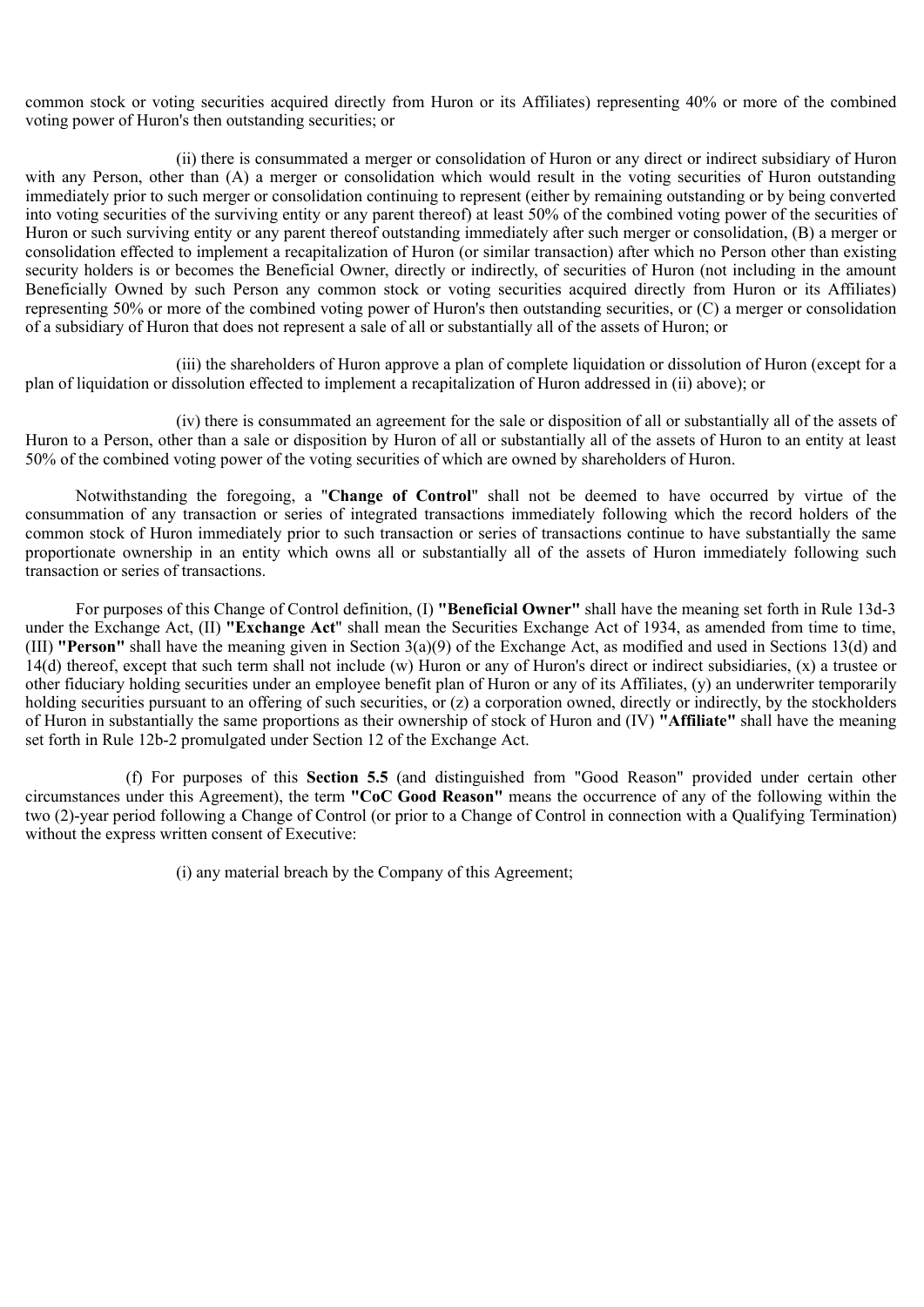(ii) any material adverse change in the status, responsibilities or position of Executive;

(iii) any material reduction in Base Salary or Target Bonus, other than in connection with an across-theboard reduction in Base Salaries applicable in like proportions to all similarly-situated executives of the Company and any direct or indirect parent of the Company;

(iv) assignment of duties to Executive that are materially inconsistent with Executive's position and responsibilities described in this Agreement; and

(v) requiring Executive to be principally based at any office or location more than fifty (50) miles from Executive's agreed upon primary place of employment prior to the Change of Control.

The foregoing to the contrary notwithstanding, if Huron is acquired as a subsidiary or division of a reporting company pursuant to Section 13 and Section 15(d) of the Securities Exchange Act of 1934, the fact that Executive is not named as Chief Operating Officer of the reporting company following the Change of Control shall not constitute CoC Good Reason.

Notwithstanding the foregoing provisions of this paragraph (f), Executive's termination of employment shall be considered to be on account of CoC Good Reason only if (A) an event or condition occurs which satisfies the foregoing provisions of this **Section 5.5(f)**, (B) Executive provides the Company with written notice pursuant to **Section 10.5** that he intends to resign for CoC Good Reason and such written notice includes (I) a designation of at least one of **Section 5.5(f)(i)-(v)** (the "**Designated Sections**") which Executive believes is the basis for CoC Good Reason and (II) specifically describes the events or conditions Executive is relying upon to satisfy the requirements of the Designated Sections, (C) as of the thirtieth (30th) day following the Company's receipt of such notice from Executive, such events or conditions have not been corrected in all material respects, and (D) Executive resigns his employment within sixty (60) days after the date on which Executive first has actual knowledge of the occurrence of the events or conditions upon which Executive relies upon to satisfy any of the Designated **Sections** 

5.6 General Release. Executive acknowledges and agrees that Executive's right to receive severance pay and other benefits (including post-termination equity vesting) pursuant to **Section 5.2** and **5.5** of this Agreement (collectively, the "**Severance Benefits**") is contingent upon Executive's compliance with the covenants, representations, warranties and agreements set forth in **Section 6** of this Agreement and, except for those payments and benefits required to be made or provided by law or pursuant to the express terms of a benefit plan (and other than those benefits to be provided upon death), such Severance Benefits shall be conditioned upon Executive's execution and acceptance of the terms and conditions of, and the effectiveness of, a general release in the standard form used by the Company at the time of Executive's termination of employment (the "Release"); provided, however, that such Release shall not require Executive to relinquish any rights or claims that (a) arise after his execution of the Release, (b) relate to indemnification or liability insurance pursuant to the Company's insurance plans, bylaws or applicable law, or (c) cannot be waived by law. If Executive fails to comply with the covenants set forth in **Section 6** or if Executive fails to execute the Release or revokes the Release during the seven (7)-day period following his execution of the Release, then Executive shall not be entitled to any Severance Benefits. The Company shall provide Executive with the Release within five (5) days following his termination of employment (or, in the case of any benefits relating to a Qualifying Termination occurring prior to a Change of Control, within five (5) days following the Change of Control). Executive shall be entitled to any such Severance Benefits only if the Release has been executed, is effective and the applicable revocation period has expired no later than the date as of which such Severance Benefits are to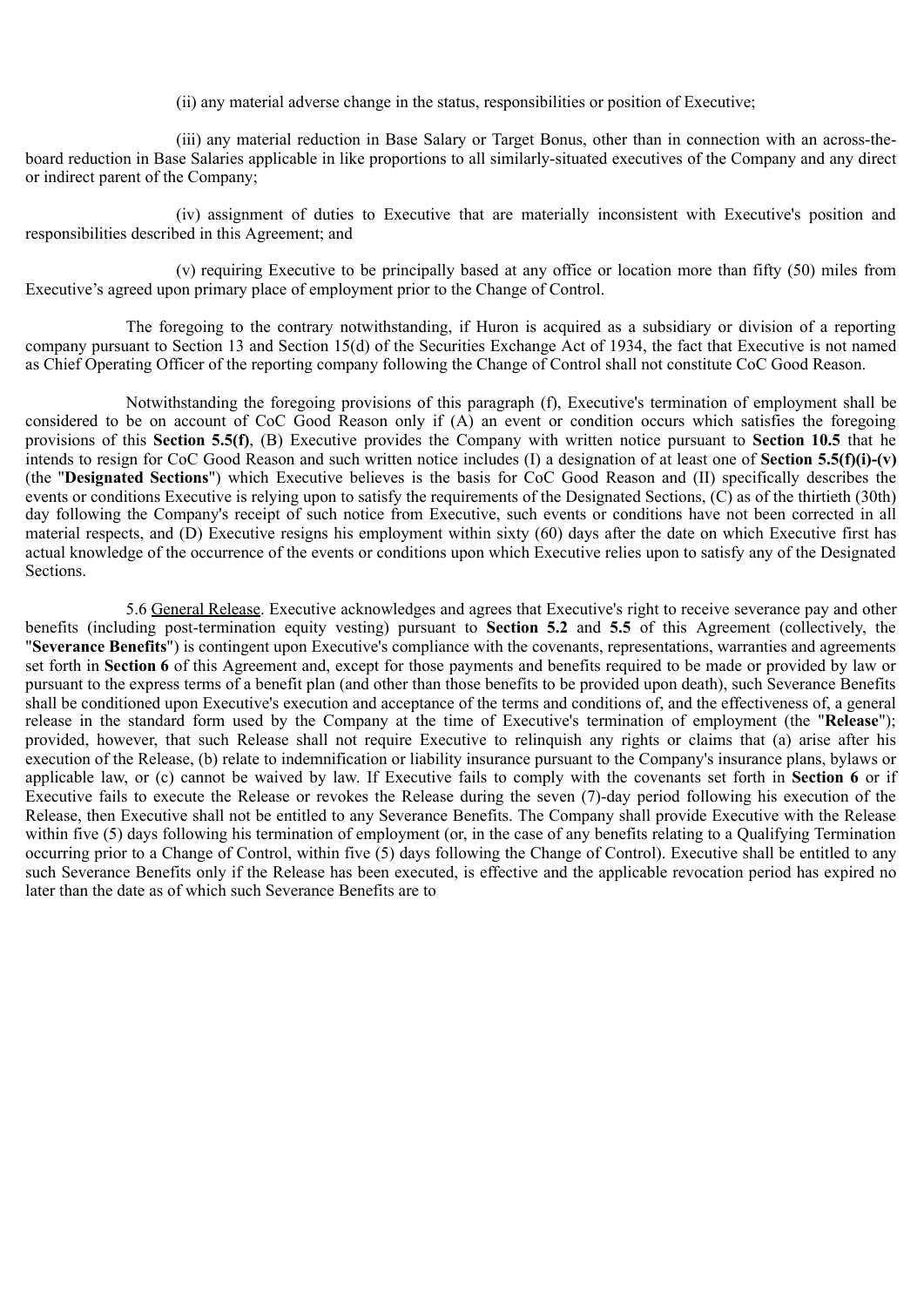be paid (or provided) pursuant to this Agreement and if such requirements are not satisfied, Executive shall not be entitled to any such Severance Benefits.

#### 6. Restrictive Covenants and Agreements.

6.1 Executive's Acknowledgment. Executive agrees and acknowledges that in order to assure the Company that it will retain its value and that of the Business as a going concern, it is necessary that Executive not utilize special knowledge of the Business and its relationships with customers to compete with the Company. Executive further acknowledges that:

(a) the Company is and will be engaged in the Business during the Employment Period and thereafter;

(b) Executive will occupy a position of trust and confidence with the Company, and during the Employment Period, Executive will become familiar with the Company's trade secrets and with other proprietary and Confidential Information concerning the Company and the Business;

(c) the agreements and covenants contained in this **Section 6** and **Sections 7, 8** and **9** are essential to protect the Company and the confidentiality of its Confidential Information (defined below and inclusive of trade secrets) and near permanent client relationships as well as goodwill of the Business and compliance with such agreements and covenants will not impair Executive's ability to procure subsequent and comparable employment; and

(d) Executive's employment with the Company has special, unique and extraordinary value to the Company and the Company would be irreparably damaged if Executive were to provide services to any person or entity in violation of the provisions of this Agreement.

6.2 Confidential Information. As used in this **Section 6, "Confidential Information"** shall mean the Company's trade secrets and other non-public information relating to the Company or the Business, including, without limitation, information relating to financial statements, customer identities, potential customers, employees, suppliers, acquisition targets, servicing methods, equipment, programs, strategies and information, analyses, marketing plans and strategies, profit margins and other information developed or used by the Company in connection with the Business that is not known generally to the public or the industry and that gives the Company an advantage in the marketplace. Confidential Information shall not include any information that is in the public domain or becomes known in the public domain through no wrongful act on the part of Executive. Executive agrees to deliver to the Company at the termination of Executive's employment, or at any other time the Company may request, all memoranda, notes, plans, records, reports and other documents (and copies thereof) relating to the Business or the Company or other forms of Confidential Information which Executive may then possess or have under Executive's control.

#### 6.3 Non-Disclosure.

(a) Executive agrees that during employment with the Company and thereafter, Executive shall not reveal to any competitor or other person or entity (other than current employees of the Company) any Confidential Information regarding Clients (as defined herein) that Executive obtains while performing services for the Company. Executive further agrees that Executive will not use or disclose any Confidential Information of the Company, other than in connection with Executive's work for the Company, until such information becomes generally known in the industry through no fault of Executive. "Client" shall mean those persons or firms for whom the Company has either directly or indirectly provided services within the twenty-four (24)-month period immediately preceding termination of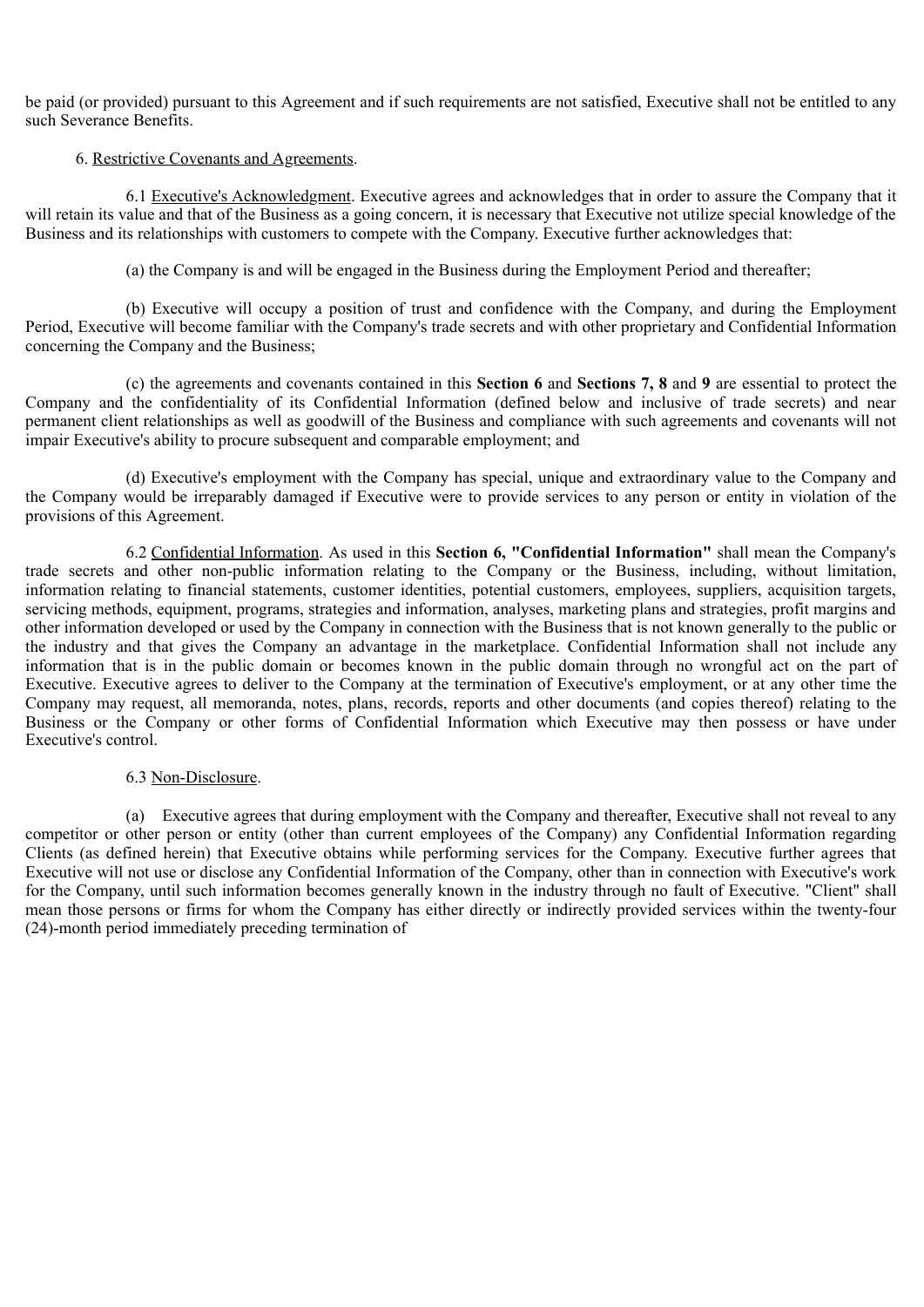Executive's employment and therefore includes both the referral source or entity that consults with the Company and the entity to which the consultation related. "Client" also includes those persons or firms to whom Executive has submitted a proposal (or assisted in the submission of a proposal) to perform services during the six (6) month period immediately preceding termination of Executive's employment.

(b) Nothing in this Agreement prohibits Executive from reporting an event that Executive reasonably and in good faith believes is a violation of law to the relevant law-enforcement agency (such as the Securities and Exchange Commission, Equal Employment Opportunity Commission, or Department of Labor), from providing truthful testimony in a legal proceeding, or from cooperating in an investigation conducted by such a government agency. In addition, nothing in the Agreement shall be construed to prohibit the Executive from disclosing information about unlawful acts in the workplace, such as harassment or discrimination or any other conduct that the Executive has reason to believe is unlawful. Executive is hereby provided notice that under the 2016 Defend Trade Secrets Act (DTSA): (1) no individual will be held criminally or civilly liable under Federal or State trade secret law for the disclosure of a trade secret (as defined in the Economic Espionage Act) that: (A) is made in confidence to a Federal, State, or local government official, either directly or indirectly, or to an attorney; and made solely for the purpose of reporting or investigating a suspected violation of law; or, (B) is made in a complaint or other document filed in a lawsuit or other proceeding, if such filing is made under seal so that it is not made public; and, (2) an individual who pursues a lawsuit for retaliation by an employer for reporting a suspected violation of the law may disclose the trade secret to the attorney of the individual and use the trade secret information in the court proceeding, if the individual files any document containing the trade secret under seal, and does not disclose the trade secret, except as permitted by court order.

6.4 Non-Interference with Relationships. Executive shall not at any time during employment with the Company directly or indirectly solicit, induce or encourage (a) any executive or employee or other personnel (including contractors) of the Company, or (b) any customer, Client, supplier, lender, professional advisor or other business relation of the Company to leave, alter or cease his/her/its relationship with the Company, except where this activity is authorized and undertaken as part of Executive's duties for the benefit of the Company. For a period of twelve (12) months following termination of Executive's employment with the Company for any reason, Executive will not interfere with the Company's business relationship with a Company employee that Executive worked with and gained trade secret information about by soliciting such an employee of the Company to terminate employment with the Company for the benefit of any other business. post-employment restrictions in this **Section 6.4** will not apply where Executive can prove by clear and convincing evidence that no Company trade secrets will be compromised as a result of the prohibited activity. Subject to the limitations contained in **Section 6.3(b)**, Executive shall not at any time directly or indirectly make disparaging remarks about the Company.

6.5 Modification. If any court of competent jurisdiction shall at any time deem that the term of any Restrictive Covenant is too lengthy, or the scope or subject matter of any Restrictive Covenant exceeds the limitations imposed by applicable law, the parties agree that provisions of **Sections 6.3 and 6.4** shall be amended to the minimum extent necessary such that the provision is enforceable or permissible by such applicable law and be enforced as amended.

6.6 Representations and Warranties. Executive has made full disclosure to the Company concerning the existence of, and delivered copies of any documents relating to, any contractual arrangement (including, but not limited to, any noncompete or non-solicitation agreement) that Executive has with any current or former employer which agreement purports to be in effect as of the Effective Date or the dates of Executive's intended employment with the Company (other than Executive's prior Senior Management Agreement dated Jul 8, 2008 the "Prior Agreement"). Executive represents, warrants and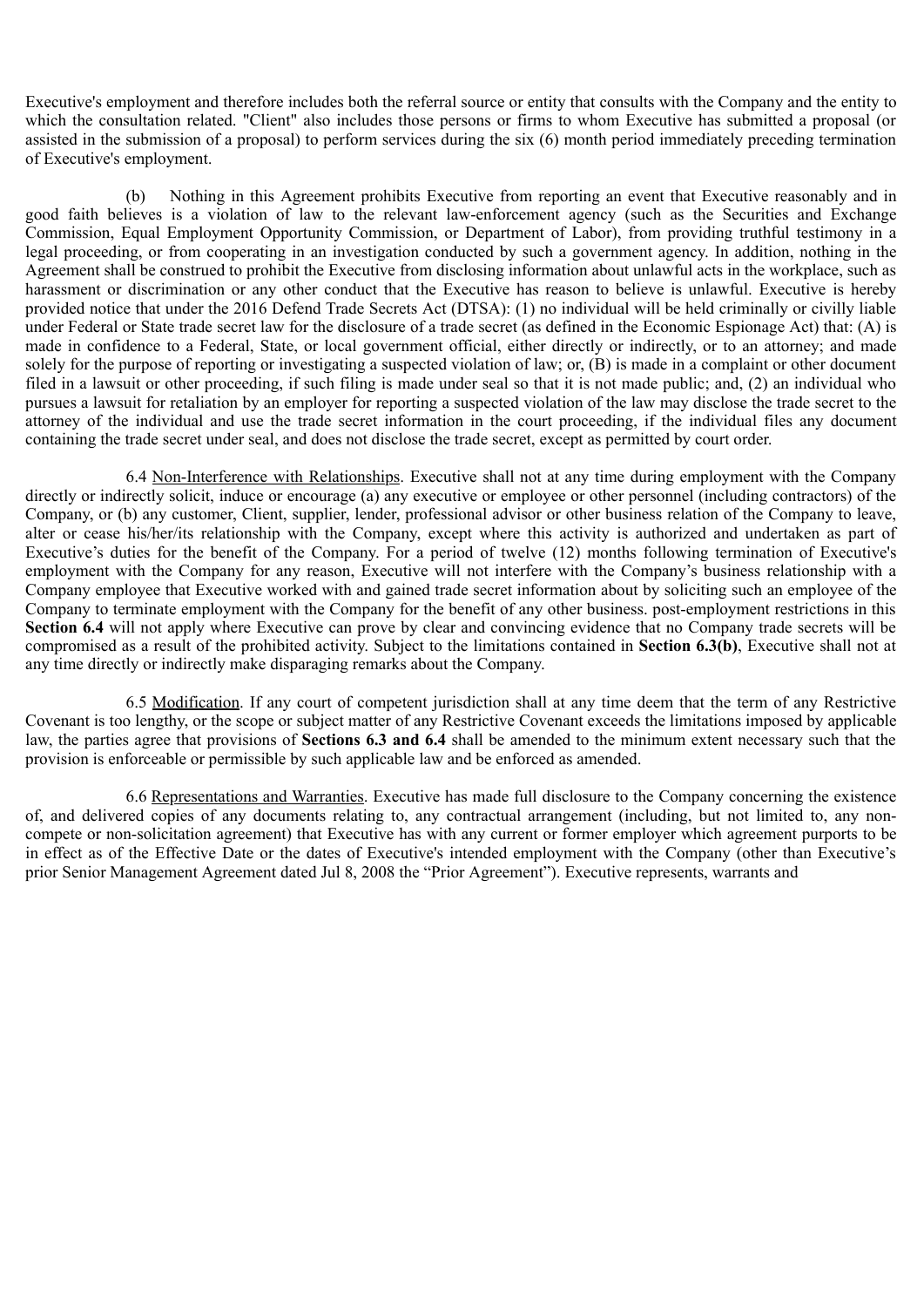covenants to the Company that (a) Executive is not a party to or bound by any employment agreement, noncompete, nonsolicitation (of customers or employees), nondisturbance (of customers, employees or vendors), or confidentiality agreement with any previous employer or any other person or entity that would be violated by Executive's acceptance of this position or which would interfere in any material respect with the performance of Executive's duties with the Company, (b) that Executive will not use any confidential information or trade secrets of any person or party other than the Company in connection with the performance of Executive's duties with the Company, (c) that Executive will not at any time breach (or threaten to breach) any such agreement with any such previous employer or any other person or entity during Executive's employment with the Company and (d) Executive shall not at any time enter into any modification of any forgoing such agreement or any new agreement with, waive any rights of Executive under any agreement with, or acknowledge any amounts due from Executive to, Executive's previous employer without first obtaining the prior written consent of the Company in its sole discretion. Executive shall hereafter immediately disclose to the Company any knowledge of Executive of a possible or potential violation of any forgoing such agreement occurring at any time.

7. Ownership of Intellectual Property. All intellectual property, ideas, inventions, writings, software and Confidential Information created or conceived by Executive alone or with others while employed with the Company that relate to the Company's business or clients or work assigned to Executive by the Company (collectively, "Materials") constitute "work made for hire" and are the exclusive property of the Company. If for any reason any Materials cannot legally constitute a "work made for hire," then this Agreement shall operate as an irrevocable assignment and agreement to assign to the Company all right, title and interest in such Materials: provided, however, that this assignment shall not apply to an invention for which no equipment, supplies, facility, or trade secret information of the Company was used and which was developed entirely on Executive's own time, unless (a) the invention relates at the time of conception or reduction to practice of the invention, (i) to the business of the Company, or (ii) to the Company's actual or demonstrably anticipated research or development, or (b) the invention results from any work performed by Executive for the Company. Executive will promptly disclose to the Company in writing all Materials developed during his employment with the Company, and Executive will execute such documents as may be necessary to evidence his assignment(s) of all right, title and interest in Materials to the Company. If Executive claims ownership in any intellectual property, ideas or inventions that predate his employment with the Company, then Executive will disclose such claims in writing to the Company's Human Resources Department before commencing any work for the Company.

8. Effect on Termination. If, for any reason, this Agreement shall terminate or Executive's employment with the Company shall terminate, then, notwithstanding such termination, those provisions contained in this **Section 8** and **Sections 6, 7, 9** and **10** hereof shall survive and thereafter remain in full force and effect.

#### 9. Remedies.

9.1 Non-Exclusive Remedy for Restrictive Covenants. Executive acknowledges and agrees that the covenants set forth in **Sections 6.3 and 6.4** of this Agreement (collectively, the "**Restrictive Covenants**") are reasonable and necessary for the protection of the Company's trade secrets and other business interests, that irreparable injury will result to the Company if Executive breaches any of the terms of the Restrictive Covenants, and that in the event of Executive's actual or threatened breach of any such Restrictive Covenants, the Company will have no adequate remedy at law. Executive accordingly agrees that in the event of any actual or threatened breach by Executive of any of the Restrictive Covenants, the Company shall be entitled to immediate temporary injunctive and other equitable relief, without the necessity of showing actual monetary damages or the posting of bond. Nothing contained herein shall be construed as prohibiting the Company from pursuing any other remedies available to it for such breach or threatened breach, including the recovery of damages.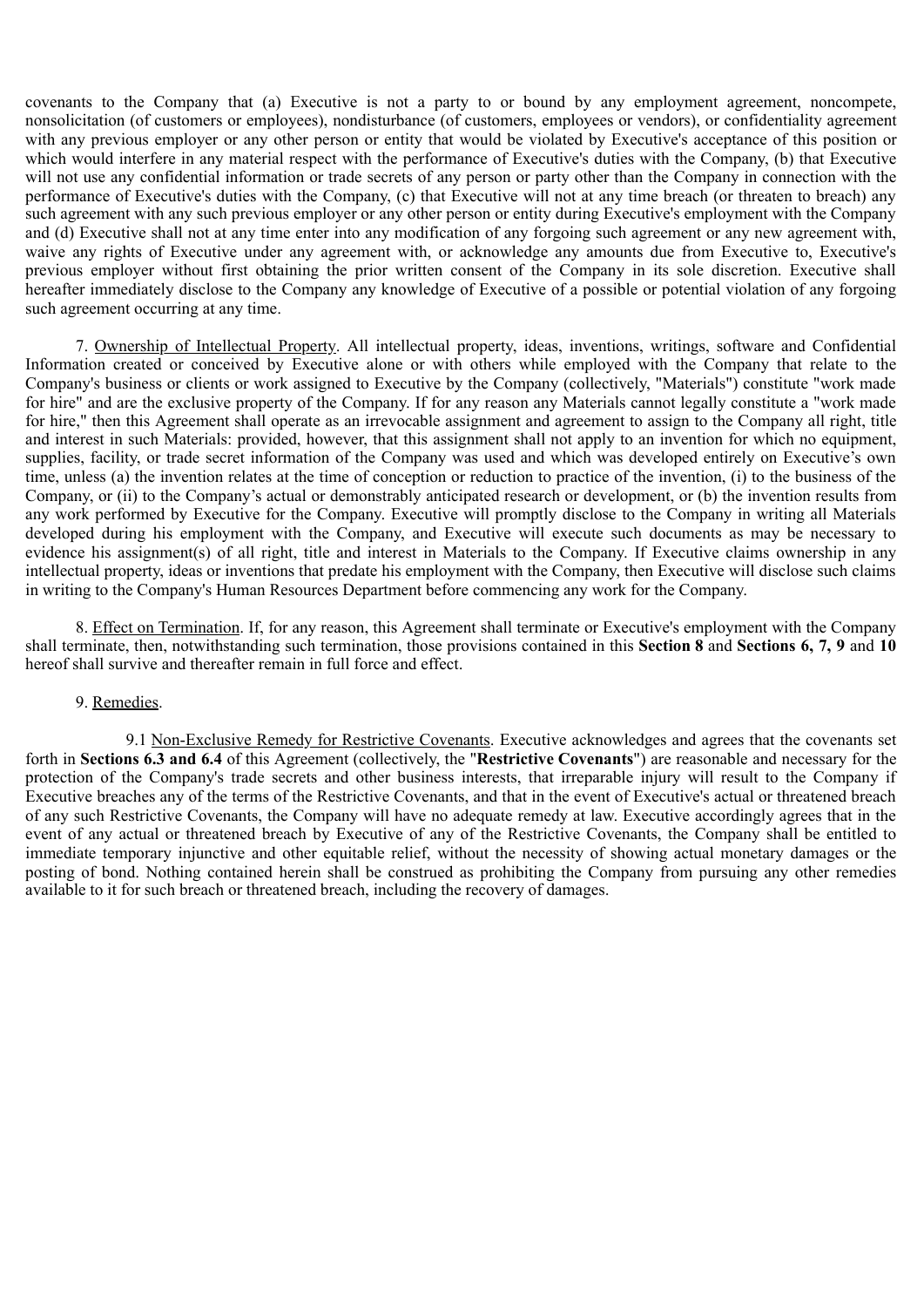9.2 Arbitration. Any controversy or claim arising out of or related to (i) this Agreement, (ii) the breach thereof, (iii) Executive's employment with the Company or the termination of such employment, or (iv) Employment Discrimination, shall be settled by arbitration under (and governed by) the Federal Arbitration Act in Chicago, Illinois before a single arbitrator administered by the American Arbitration Association ("**AAA**") under its National Rules for the Resolution of Employment Disputes, amended and restated effective as of January 1, 2004 (the "**Employment Rules**"), and judgment on the award rendered by the arbitrator may be entered in any court having jurisdiction thereof. Notwithstanding the foregoing, Rule R-34 of the AAA's Commercial Arbitration Rules amended and restated effective as of September 1, 2007 (instead of Rule 27 of the Employment Rules) shall apply to interim measures. References herein to any arbitration rule(s) shall be construed as referring to such rule(s) as amended or renumbered from time to time and to any successor rules. References to the AAA include any successor organization. "**Employment Discrimination**" means any discrimination against or harassment of Executive in connection with Executive's employment with the Company or the termination of such employment, including any discrimination or harassment prohibited under federal, state or local statute or other applicable law, including the Age Discrimination in Employment Act, Title VII of the Civil Rights Act of 1964, the Americans with Disability Act, or any similar federal, state or local statute.

#### 10. Miscellaneous.

10.1 Assignment. Executive may not assign any of Executive's rights or obligations hereunder without the written consent of the Company. The Company may assign this Agreement without the consent of Executive. Except as otherwise expressly provided herein, all covenants and agreements contained in this Agreement by or on behalf of any of the parties hereto shall bind and inure to the benefit of the respective successors and assigns of the parties hereto whether so expressed or not. In connection with a Change of Control, the Company shall cause a successor to the Company to explicitly assume and agree to be bound by this Agreement and any such successor shall explicitly assume and agree to be bound by this Agreement.

10.2 Severability. Whenever possible, each provision of this Agreement shall be interpreted in such manner as to be effective and valid under applicable law, but if any provision of this Agreement is held to be prohibited by or invalid under applicable law, such provision shall be ineffective only to the extent of such prohibition or invalidity and without invalidating the remainder of this Agreement.

10.3 Counterparts. This Agreement may be executed in multiple counterparts, each of which shall be deemed an original, but all of which taken together shall constitute one and the same Agreement.

10.4 Descriptive Headings; Interpretation. The descriptive headings in this Agreement are inserted for convenience of reference only and are not intended to be part of or to affect the meaning or interpretation of this Agreement. The use of the word **"including"** in this Agreement shall be by way of example rather than by limitation.

10.5 Notices. All notices, demands or other communications to be given under or by reason of the provisions of this Agreement shall be in writing and shall be deemed to have been duly given if (a) delivered personally to the recipient, (b) sent to the recipient by reputable express courier service (charges prepaid) or mailed to the recipient by certified or registered mail, return receipt requested and postage prepaid, or (c) transmitted by telecopy or electronic mail. Such notices, demands and other communications shall be sent to the addresses indicated below: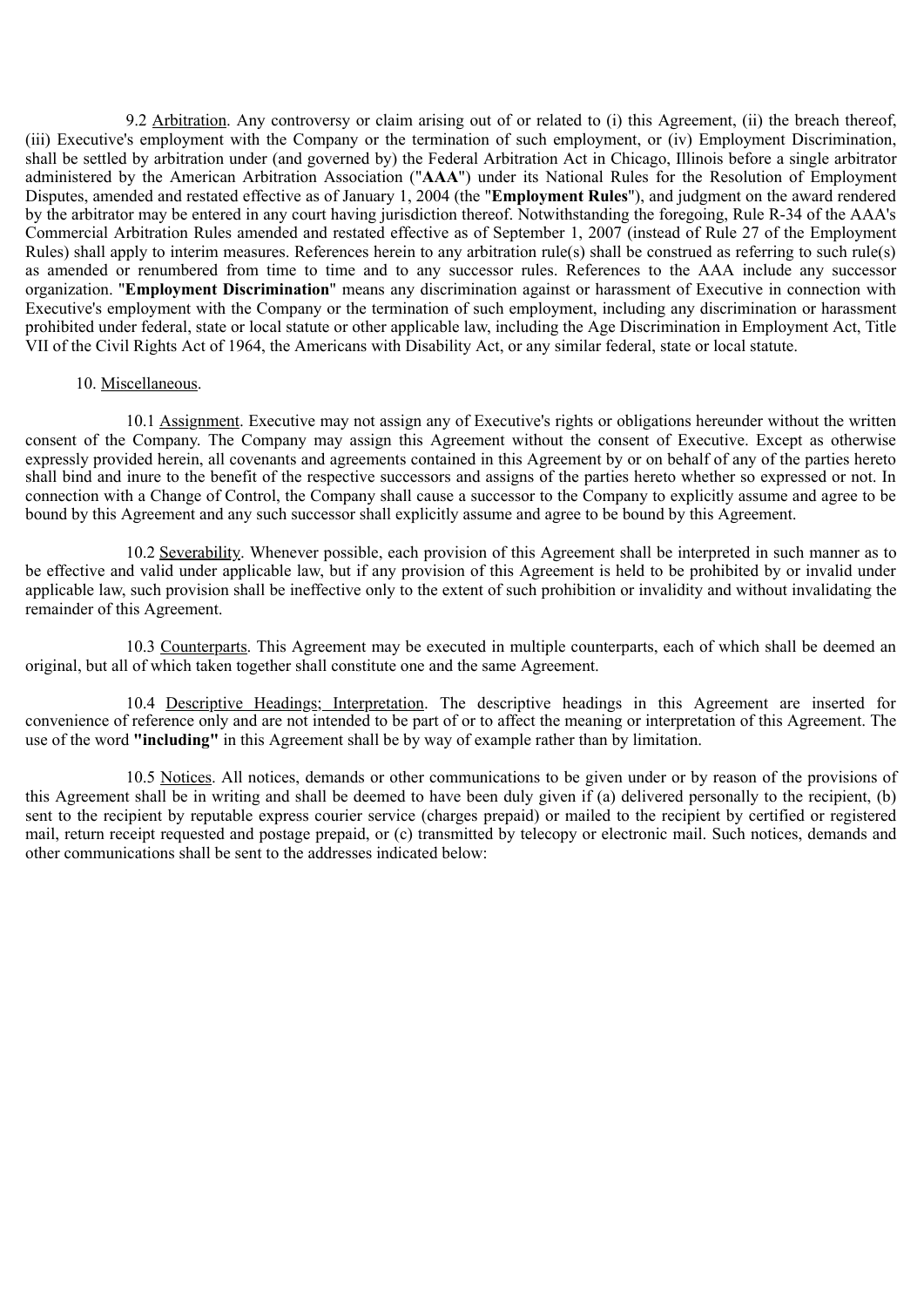To the Company: Huron Consulting Group Inc. 550 West Van Buren Street Chicago, IL 60607 Attention: Michael Giannetti Facsimile: (312) 583-8701

To Executive: James R. Dail Jr. 12062 Rose Marie Lane Los Angeles, CA 90049

or to such other address or to the attention of such other person as the recipient party shall have specified by prior written notice to the sending party. The date in which such notice shall be deemed given shall be (w) the date of receipt if personally delivered, (x) three (3) business days after the date of mailing if sent by certified or registered mail, (y) one business day after the date of delivery to the overnight courier if sent by overnight courier or (z) the next business day after the date of transmittal by telecopy.

10.6 Preamble; Preliminary Recitals. The Preliminary Recitals set forth in the Preamble hereto are hereby incorporated and made part of this Agreement.

10.7 Taxes. All compensation payable to Executive from the Company shall be subject to all applicable withholding taxes, normal payroll withholding and any other amounts required by law to be withheld.

10.8 Entire Agreement. Except as otherwise expressly set forth herein, this Agreement sets forth the entire understanding of the parties, and supersedes and preempts all prior oral or written understandings and agreements with respect to the subject matter hereof, including the Prior Agreement.

10.9 Governing Law. This Agreement shall be construed and enforced in accordance with, and all questions concerning the construction, validity, interpretation and performance of this Agreement shall be governed by, the laws of the State of Illinois without giving effect to provisions thereof regarding conflict of laws; provided, however, that if Executive primarily resides and works for the Company in California, nothing herein shall prohibit Executive from electing to opt out of the application of Illinois law if it would deprive Executive of the protection of California law for claims arising in California if such election is exercised promptly when the claim arises. For purposes of the forgoing, an election for the application of California law that is not communicated to the Company in writing within ten (10) days after the claim arising shall be presumed to be invalid and not promptly exercised for purposes of claims arising under this Agreement.

10.10 No Strict Construction. The language used in this Agreement will be

deemed to be the language chosen by the parties hereto to express their mutual intent, and no rule of strict construction will be applied against any party hereto.

10.11 Amendment and Waivers. Any provisions of this Agreement may be amended or waived only with the prior written consent of the Company and Executive.

10.12 Additional Section 409A Provisions. Notwithstanding any provision contained in this Agreement to the contrary, if (a) any payment hereunder is subject to Section 409A of the Code, (b) such payment is to be paid on account of Executive's termination of employment and (c) Executive is a "specified employee" (within the meaning of Section 409A(a)(2) (B) of the Code), then such payment shall be paid on the later of the first day of the seventh month following Executive's termination of employment or, the date on which such payment is otherwise to be paid under this Agreement). With respect to any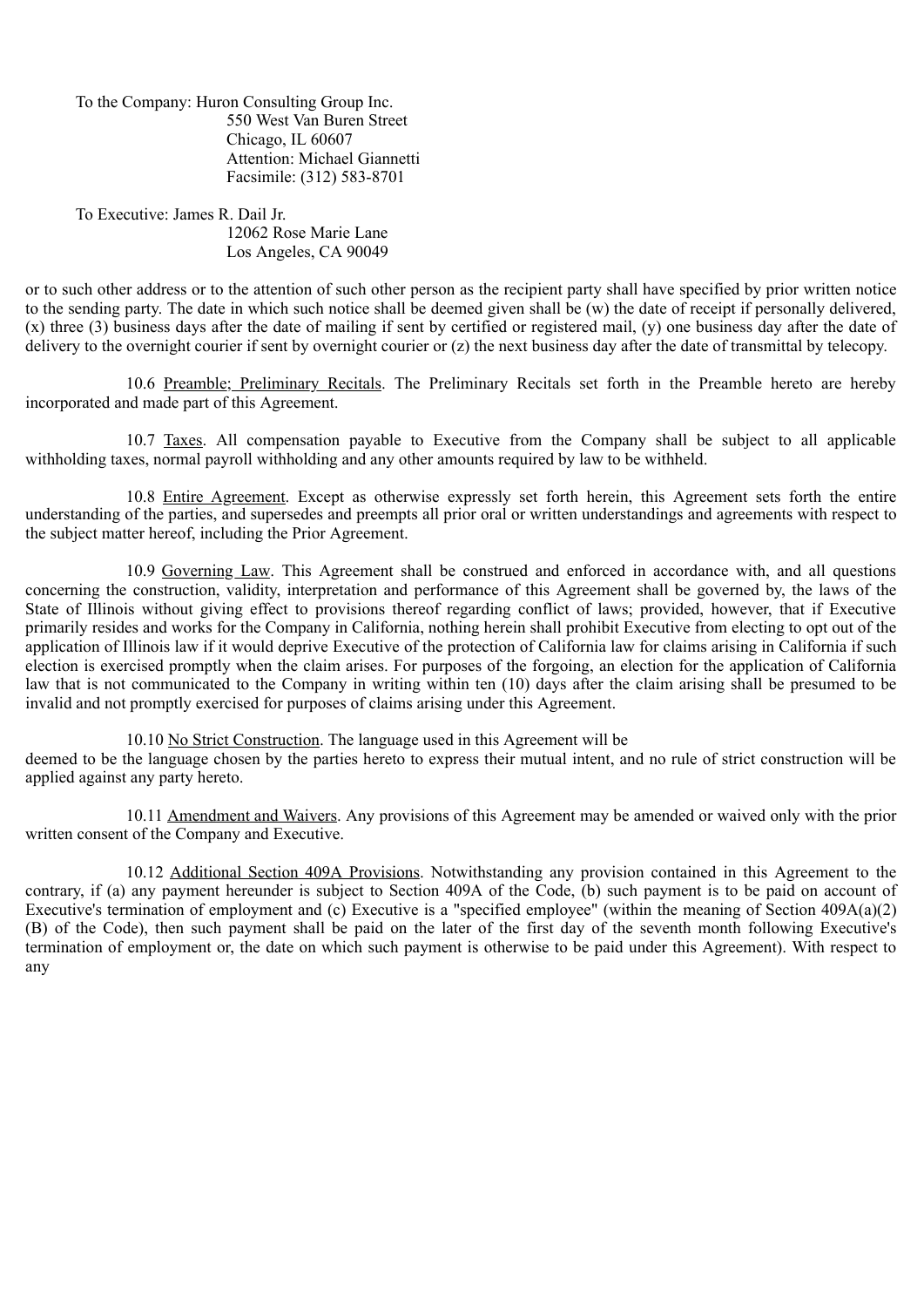payments hereunder that are subject to Section 409A of the Code and that are payable on account of a termination of employment (or any similar term or phrase), the determination of whether Executive's employment has terminated shall be made in accordance with Section 409A of the Code and Treasury Regulations related to such Code Section that define when Executive shall be deemed to have incurred a "separation from service" (as the phrase is used for purposes of Code Section 409A). It is the intention of both the Company and Executive that the benefits and rights to which Executive could be entitled in connection with termination of employment either be exempt from or comply with Section 409A of the Code and the Treasury Regulations and other guidance promulgated or issued thereunder, and the provisions of this Agreement shall be construed in a manner consistent with that intention. If Executive or the Company believes, at any time, that any such benefit or right is neither exempt nor in compliance with Code Section 409A, it shall promptly advise the other and shall negotiate reasonably and in good faith to amend the terms of such benefits and rights such that they comply with Section 409A of the Code (with the most limited possible economic effect on Executive and on the Company). Neither the Company nor Executive, individually or in combination, may accelerate any payment or benefit that is subject to Section 409A of the Code, except in compliance with Section 409A and the provisions of this Agreement, and no amount that is subject to Section 409A shall be paid prior to the earliest date on which it may be paid without violating Section 409A.

**IN WITNESS WHEREOF,** the parties hereto have executed this Agreement as of the dates written below.

#### **COMPANY:**

#### **HURON CONSULTING GROUP INC.**

By: /s/ C. Mark Hussey Its: President & COO Date: 6/1/2022

James R. Dail Jr.

/s/ J. Ronald Dail

J. Ronald Dail (print name)

June 1, 2022 Date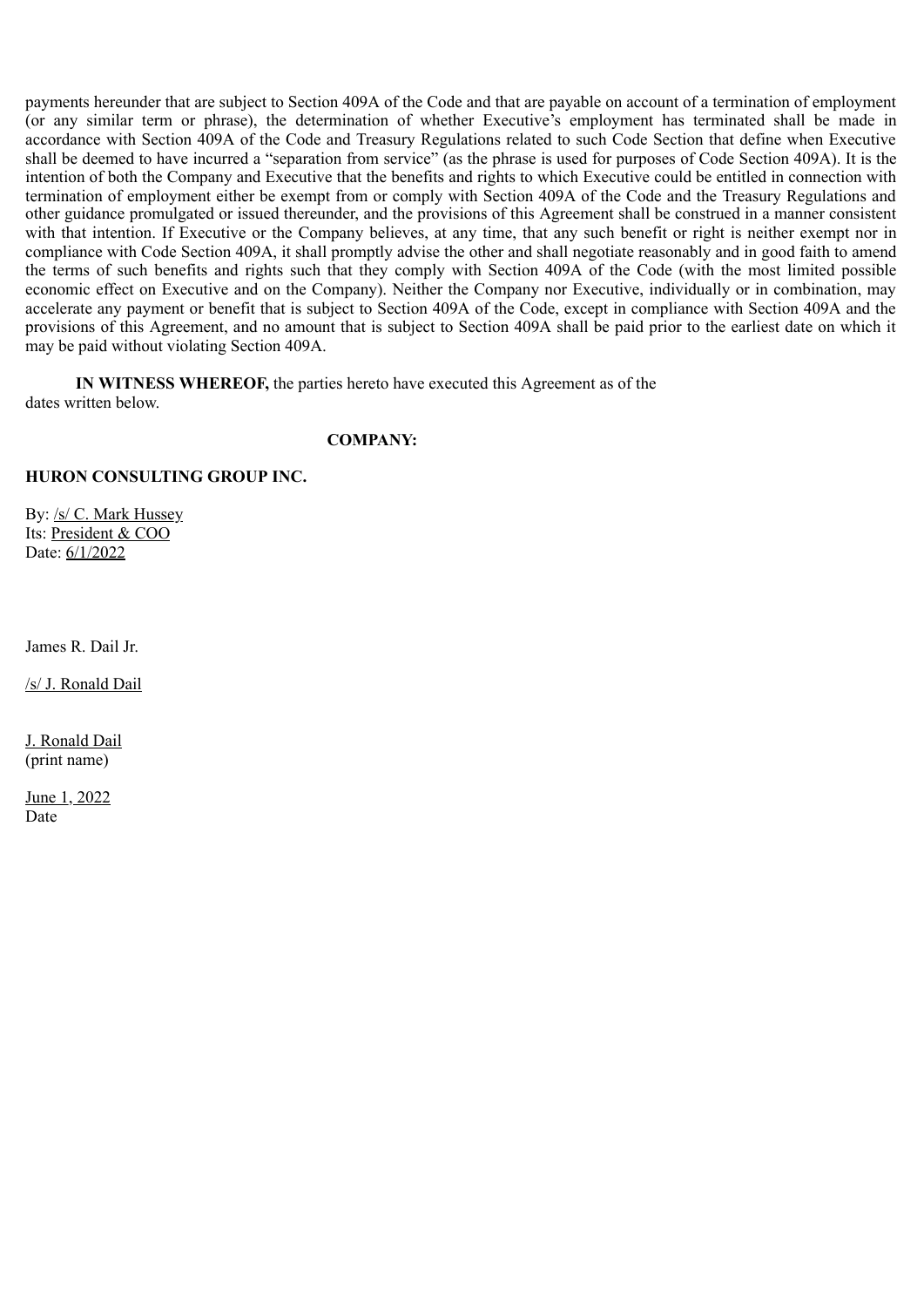

<span id="page-20-0"></span>**NEWS** FOR IMMEDIATE REI FASE abovis@hcg.com

**MEDIA CONTACT** Allie Bovis

**INVESTOR CONTACT** John D. Kelly investor@hcg.com

## **Huron Names J. Ronald Dail Chief Operating Officer**

J. Ronald Dail, leader of Huron's healthcare performance improvement business unit, to become chief operating officer effective July 1, 2022

CHICAGO — June 1, 2022 — Global professional services firm Huron (NASDAQ: HURN) today announced that J. Ronald Dail will succeed C. Mark Hussey as chief operating officer effective July 1, 2022. Upon his promotion, Dail will report to Hussey, Huron's president. Hussey will remain president until he becomes CEO and president on January 1, 2023, as part of the Company's previously announced CEO transition.

"With the significant growth opportunity ahead for all three of our operating segments, we have a meaningful opportunity to efficiently expand our growing business on a global scale. I am confident that under Ronnie's leadership we will further optimize our business while focusing on accelerated revenue growth," said James H. Roth, chief executive officer, Huron.

"Ronnie is a seasoned executive through his work leading Huron's healthcare performance improvement business, the Company's largest business unit, and addressing our hospital and health system clients' business challenges. I am excited to have Ronnie apply his extensive operational experience to our business to unlock further value for all of our stakeholders," added Hussey.

Dail will assume responsibility for the Company's operations, human resources and marketing organizations. He will be responsible for ensuring operational excellence across the company while supporting Huron's strategy of achieving consistent revenue growth and improved profitability.

"I am incredibly excited and energized to take on this new role as we pursue even greater operational excellence. I look forward to partnering with our senior leadership team and the broader Huron team to advance our growth strategy," said Dail.

Prior to his promotion, Dail led Huron's healthcare performance improvement business unit. Through his leadership, the healthcare performance improvement business unit has delivered meaningful and sustainable results to clients throughout the country, enabling them to achieve hundreds of millions of dollars in annual, recurring benefit.

Dail brings over 30 years of management consulting experience. In 2004, Dail joined Stockamp & Associates, which was acquired by Huron in 2008. Prior to joining Stockamp, he worked at Accenture, where he specialized in complex program management, strategic planning, systems integration and process improvement initiatives. Dail holds a Bachelor of Arts in economics from the University of North Carolina at Chapel Hill.

#### **ABOUT HURON**

Huron is a global consultancy that collaborates with clients to drive strategic growth, ignite innovation and navigate constant change. Through a combination of strategy, expertise and creativity, we help clients accelerate operational, digital and cultural transformation, enabling the change they need to own their future. By embracing diverse perspectives, encouraging new ideas and challenging the status quo, we create sustainable results for the organizations we serve. Learn more at www.huronconsultinggroup.com.